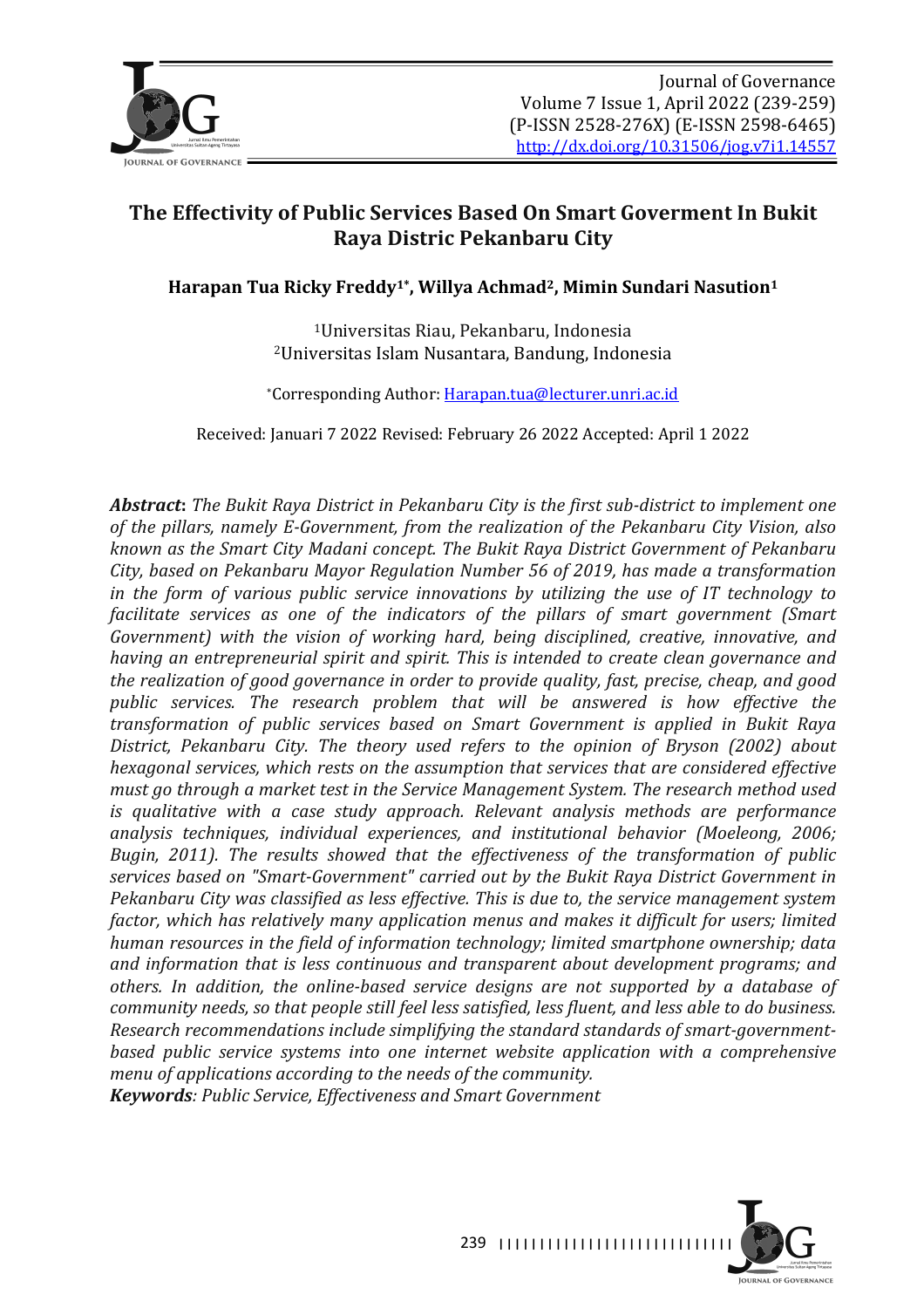#### **Introduction**

Public service is a form of service that is presented through their respective fields, such as transportation services, educational services, and other services such as banking or other public services engaged in administration or population (Mayarni et al., 2018). Meanwhile, according to Supriatna (in Dharmanu 2017), "public service" is an activity carried out by the government and other private parties for the benefit of the people. Furthermore, according to Hayat (2017), "good service" provides services in small forms to citizens or the community according to their respective needs and interests, as determined by the government in the form of legislation. According to Ratminto and Atik (2006), the importance of public services today is influenced by the operation of a service system that is oriented to the interests of the community. Good service management can only be realized if strengthening the bargaining position of service users is a top priority. Service users are placed at the center to get support from: 1) a service system that prioritizes the interests of the community, especially service users; 2) a service culture in service delivery organizations; and 3) human resources oriented to the interests of service users.

In accordance with the Strategic Plan of Kemenpan-RB for 2020-2024, what will be achieved are: 1) clean and accountable government organizations; 2) efficient and effective government organizations; and 3) government organizations with quality public services (Renstra Menpan-RB, 2020). The next strategic step that must be taken by the government is to carry out bureaucratic

reforms with the aim of helping to facilitate and serve the community professionally in accordance with existing regulations. Therefore, Islamy (2007) says that public services must be based on the principles of excellent service that is friendly to the community or consumers (In Freddy, 2019). Meanwhile, according to Sampara Lukman and Sutopo (2003), excellent service is very good service or the best service by helping and trying to take care of the needs of others or someone with superior quality according to the size of 1) use of time and accuracy, 2) speed or procedures that are not longwinded and free of errors, and 3) use of affordable administrative fees. Furthermore, as stated by Widodo  $(2001)$ , the public bureaucracy as the perpetrator of public policies and services must be responsible for the attitudes, behaviors, and policies they adopt in order to carry out the duties, functions, and authorities given to them.

In the context of public services, the Bukit Raya District Government of Pekanbaru City is trying to make a breakthrough by implementing the use of IT technology to improve public services as a manifestation of the Pekanbaru City Government's smart city vision. This is also regulated in Law No. 23 of 2014 concerning Regional Government in Chapter XXI entitled "Regional Innovation Articles 386 to 390," which explains that, in essence, local governments must carry out innovations that support regional development. Therefore, the Bukit Raya District makes various public service innovations by utilizing the use of IT technology, including the  $6$  (six) pillars of the smart city development planning approach in Pekanbaru City based on

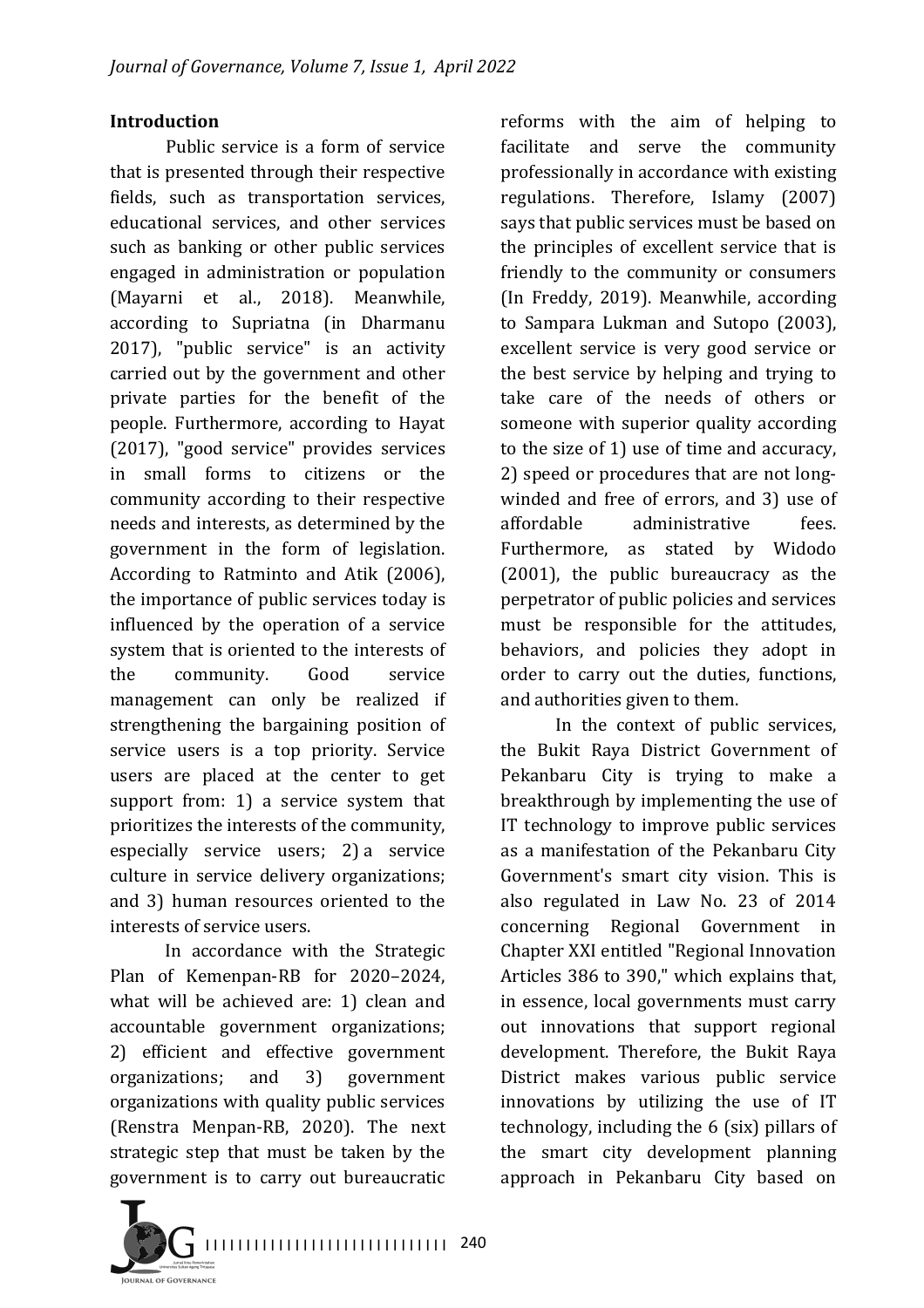Pekanbaru Mayor Regulation Number 56 of 2019. One of them is smart government: "The vision is to work hard, be disciplined, creative, innovative, have an entrepreneurial spirit, be committed to implementing a clean government, good governance, and be able to provide services that are closer, faster, more precise, cheaper, and better." The services referred to here are government-tocitizen, government-to-business, and government for public services. Based on the Pekanbaru Mayor's Regulation Number 56 of 2019, the targets for achieving smart governance include: 1) improving government governance by developing a government system through the implementation of e-government activities; educating government officials to be more aware of the role of egovernment in order to improve services and the bureaucracy more optimally; and developing an integrated data center that links work programs, indicators, objectives, and the results of regional organizations related to services in Pekanbaru City; as well as developing information systems to support and facilitate decision making. 2) increase the quality and quantity of public services in terms of technology and infrastructure by developing population administration services and civil status lists for the community, as well as administrative services in education, health, and human resources (Perda Kota Pekanbaru, 2020).

Bukit Raya District, as the first subdistrict to realize E-Government and the Smart City Madani concept, Pekanbaru City, Riau Province, has made various innovations to public service activities at the Camat office, including in the form of

services such as pick-up and drop-off for application letters and business permits, public services in the form of product application programs whose contents contain features that make it easier for the public to manage letters and obtain effective, efficient, and transparent public services, as well as electronic signatures. The goal is to make it easier for the public to obtain a permit application, which can be completed in just a few minutes, as opposed to the previous one, which needed to wait a week to get a signature from the Camat himself. Based on the results of interviews with the Bukit Raya District, they also received a working visit from the Central Pariaman District, Pariaman City, West Sumatra Province, and appreciated the innovation of the PATEN service system in Bukit Raya District with the Integrated Service System (SIPADU), which already uses the application, "Ha-Pe". The visit of the group from Central Pariaman District consisted of 25 people, consisting of district and sub-district employees represented by the PPM Head of Central Pariaman District, to see services in Bukit Raya District and the realization of facilities development activities and village empowerment (Interview, 2021).

Apart from the appreciation from the neighboring provincial sub-district government regarding the information on the e-government-based public service system implemented by the Bukit Raya District Government, Pekanbaru City, the achievement indicator for the successful implementation of the program still depends on achieving organizational goals effectively through improving government governance to the fullest and

241 |||||||||||||||||||||||||||||||

**IQUENAL OF GOVERNANCE**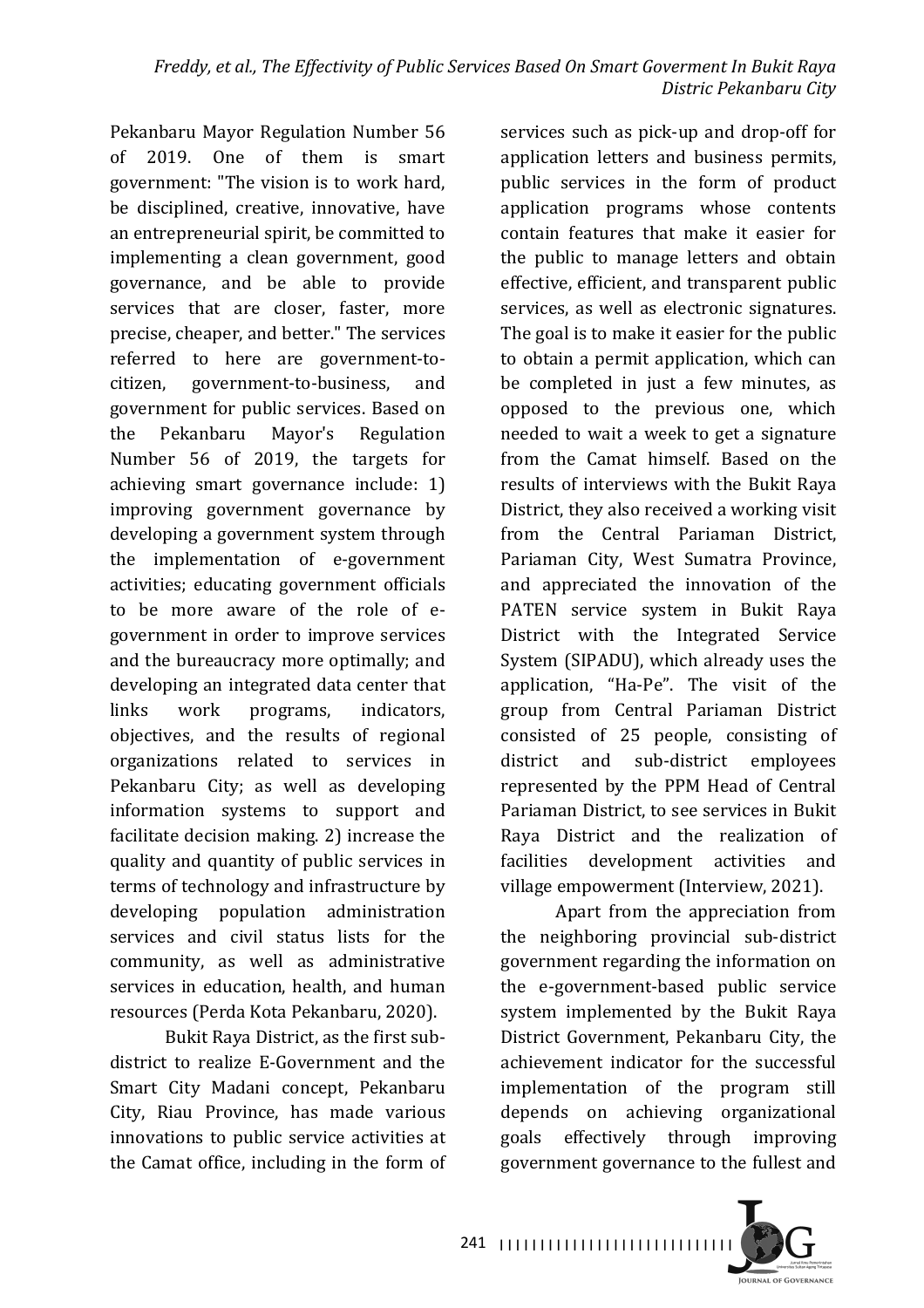improving the quality and quantity of public services in accordance with the needs of the community. For this reason, it is necessary to examine in more depth the effectiveness of the e-governmentbased public service transformation implemented by the Bukit Raya District Government, Pekanbaru City. The aim is to determine the effectiveness of public services carried out by the Bukit Raya District Government in Pekanbaru City and the factors that influence it. Theoretically, to test and find new perspectives on the concept of public service effectiveness. Meanwhile, practically, it is useful for the government and the community as input for planning and realizing the development vision of Pekanbaru City as a Smart-City based on E-Government.

The theory used refers to the opinion of John M. Bryson (2002) about hexagonal services as a way to make organizations determine product or service strategies that must be carried out. This hexagon model rests on the idea that in order for a product or service to be effective, it must pass the so-called "market test," where there is a link or relationship between 6 (six) elements, namely: Who? Who wants the product or service (customer group, payer, client or user, target market), What? What product or service is desired specifically, Where? Where do they want it (location), When? When do they want it (delivery timing), How? How do they want it (shipping or selling method and technology used), Why? Why they want it (function fulfilled, purpose served, reason for delivery). Afterwards, the Service Hexagon must have an effective Service Management System. This includes a set of activities,

integrated methods and technologies, as well as service philosophy and culture, as well as an image for the service-providing company that is right for the job.

Furthermore, Bernard (1982) stated that service effectiveness can be assessed by the achievement of organizational goals (in Wibowo, 2007 and Handoko, 2008). Effectiveness is the ratio of the effective output to the input required for its achievement. Effectiveness is the measure of an action's effectiveness if it has achieved the predetermined goals. Therefore, according to Hani Handoko (2008), there are several criteria for evaluating effectiveness, namely:

1. Utility: to be useful to management in the completion of other tasks. A plan must be flexible, stable, sustainable, and simple.

2. Constancy and objectivity. Plans must be evaluated to find out whether they are clear. concise, real, and accurate. Decisions and other management activities only work if they are based on the right information at the time.

3. Scope: Planning needs to pay attention to the principles of comprehensiveness and consistent unity.

4. Cost effectiveness, in this case, is related to time, effort, and emotional flow.

5. Accountability: There are 2 aspects of accountability, namely: responsibility for planning implementation and implementation accountability, i.e., responsibility for the implementation of the plan.

6. Timeliness: Planners must devise a variety of plans. Changes that occur very quickly can cause plans to be

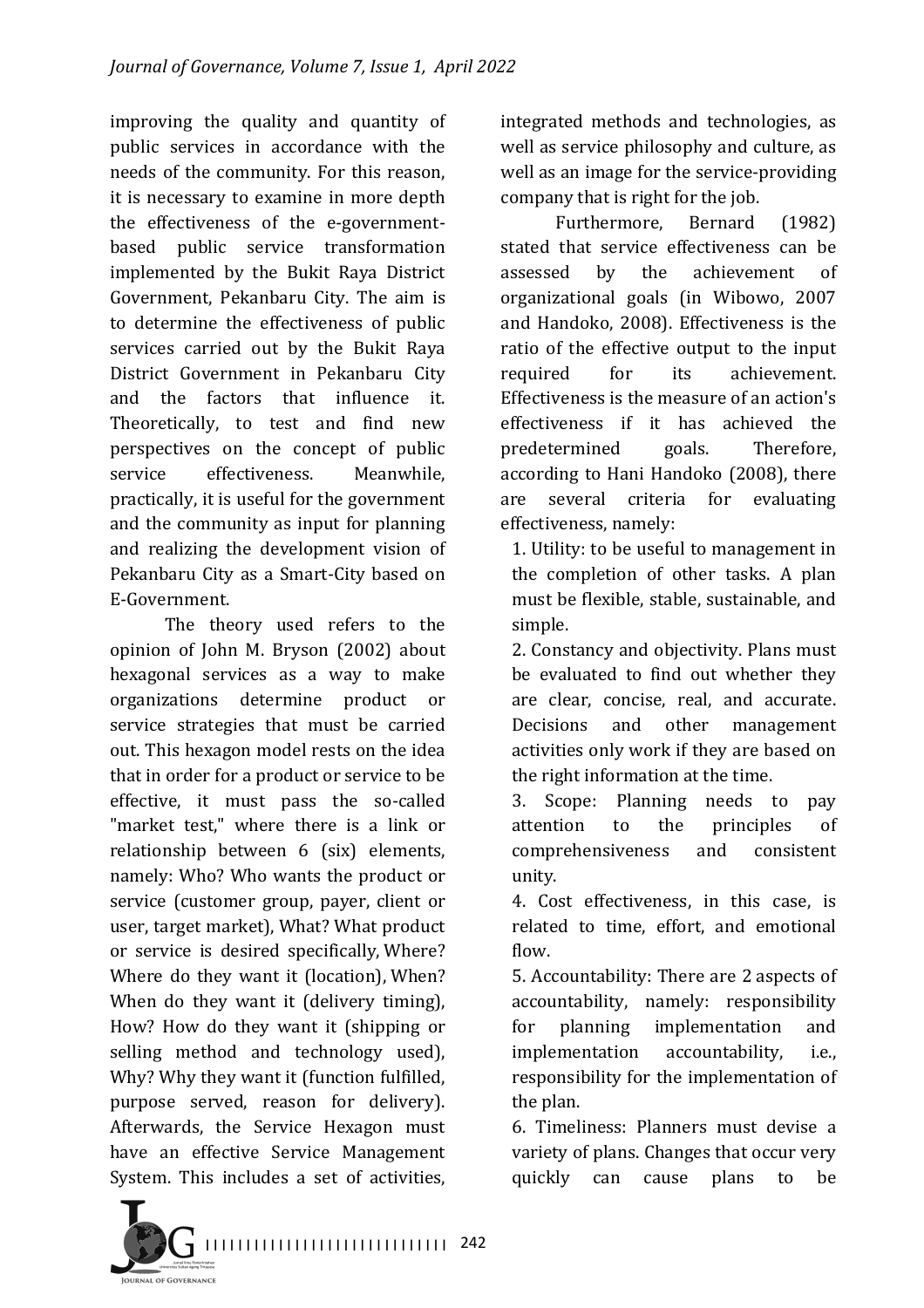inappropriate or appropriate for time differences.

In this study, the framework of thought can be summarized as shown in the figure below:



Figure 1. Thinking Framework of the Hexagon Service Model According to John, M. Bryson (2002)

Adopting a theoretical perspective on hexagonal services according to Jhon M. Bryson  $(2002)$ , it can be formulated about the Effectiveness Model of E-Government-Based Public Services in Bukit Raya District, Pekanbaru City as follows:

1. The Thinking Framework Model uses the Service Hexagon model by Bryson (2002), which resembles window aisles in a hexagonal building and includes 6 (six) main questions about service (Who, What, Where, When, How, and Why), which has a causal relationship with  $6$  (six) elements of the Service

Management System, which consists of elements of service philosophy, service culture, service image, service method/method, service technology, and a group of service activities. The six elements of the Service Management System can be described as follows:

a. Service philosophy: provide service that is closer, faster, more precise, less expensive, and of higher quality.

b. Service culture: hard-working. disciplined, creative, innovative, and has an entrepreneurial spirit.

c. Smart government as a service image d. Service Mode/Method: Online



243 ||||||||||||||||||||||||||||||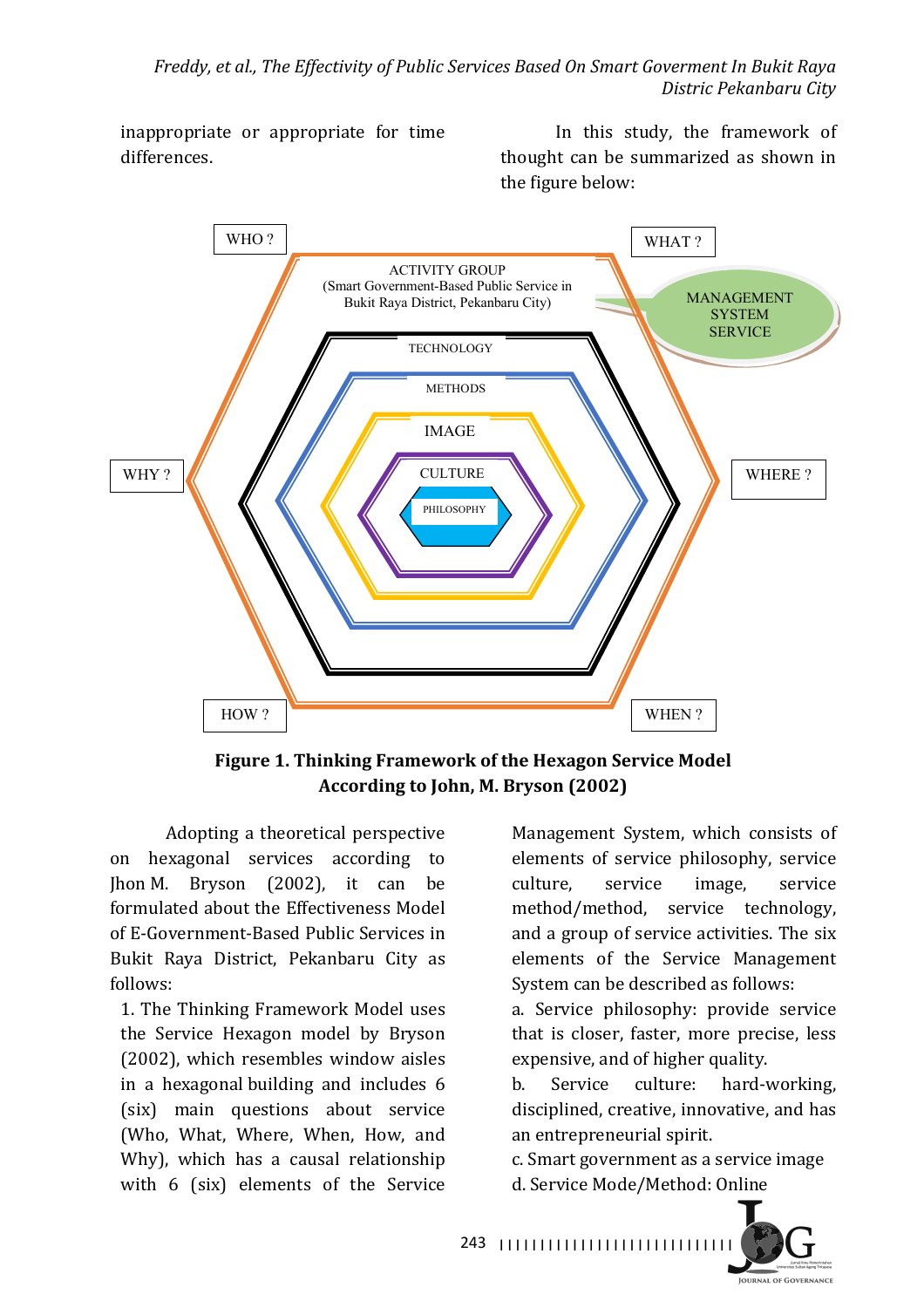e. Service technology: Internet/smartphone/WIFI

f. A collection of service activities, including SIPADU, PATENT, and IUMK shuttle services, PMB-RW, SAPA-WARGA, and the District Website.

2. The e-government-based public service model in Bukit Raya District, Pekanbaru City is a group of service activities by applying online methods and using online technology in several internet application features, namely SIPADU (Integrated Administrative Service System), Online Discussion Forum E-SAPAWARGA. PATENT and IUMK shuttle services, Community **Empowerment** Development Services Based on Community Associations (PMB-RW), and Website-Bukit Raya District.

## **Method**

The research method used is qualitative with a case study approach, namely analyzing the "etic and emic" processes of a social phenomenon. Bogdan and Taylor (1992) stated that qualitative research is a research procedure that produces descriptive data in the form of speech or writing and the behavior of the people being observed. Through qualitative research, researchers can identify subjects and feel what they experience in everyday life, be involved in the situation and setting of the phenomenon under study, and focus on the context under study, where each event or event is unique and different in other contexts. (Basrowi and Kelvin, 2008). According to Creswell (2016), the case study approach is a research method which is an attempt to find and understand the meaning related to social

and humanitarian issues in certain research objects. The research location is in Bukit Raya District, Pekanbaru City. Then, a purposive sampling technique was used in determining the informants of four district government officials, namely the Head of the Bukit Raya District of Pekanbaru City, the Head of Integrated Administrative Services, Bukit Raya District, Pekanbaru City, the Head of Community Empowerment Development, Bukit Raya District, Pekanbaru City, and IT Staff, Bukit District. Pekanbaru City Raya. Community informants are assigned as many as five people by accident according to the types of service applications applied, namely population administration services, sub-district website services. PATEN and IUMK shuttle services, "SAPAWARGA" services, and community empowerment development services based on the Neighborhood Association (Rukun Warga).

How to collect data using in-depth interview techniques, observation and documentation. In-depth interviews used interview guidelines and researchers were involved in an informant atmosphere (Bungin, 2011 & Hardiansyah, 2011). Through personal participation and close observation, the participant observer can gain an understanding that would not be obtained through external observation. (Horton and Hunt. 1984). The documentary method is a method of collecting data used in social research methods to trace historical data in the form of letters, documents and manuscripts, diaries, souvenirs, photo documentation, cultural artifacts, and so on. The main nature of this

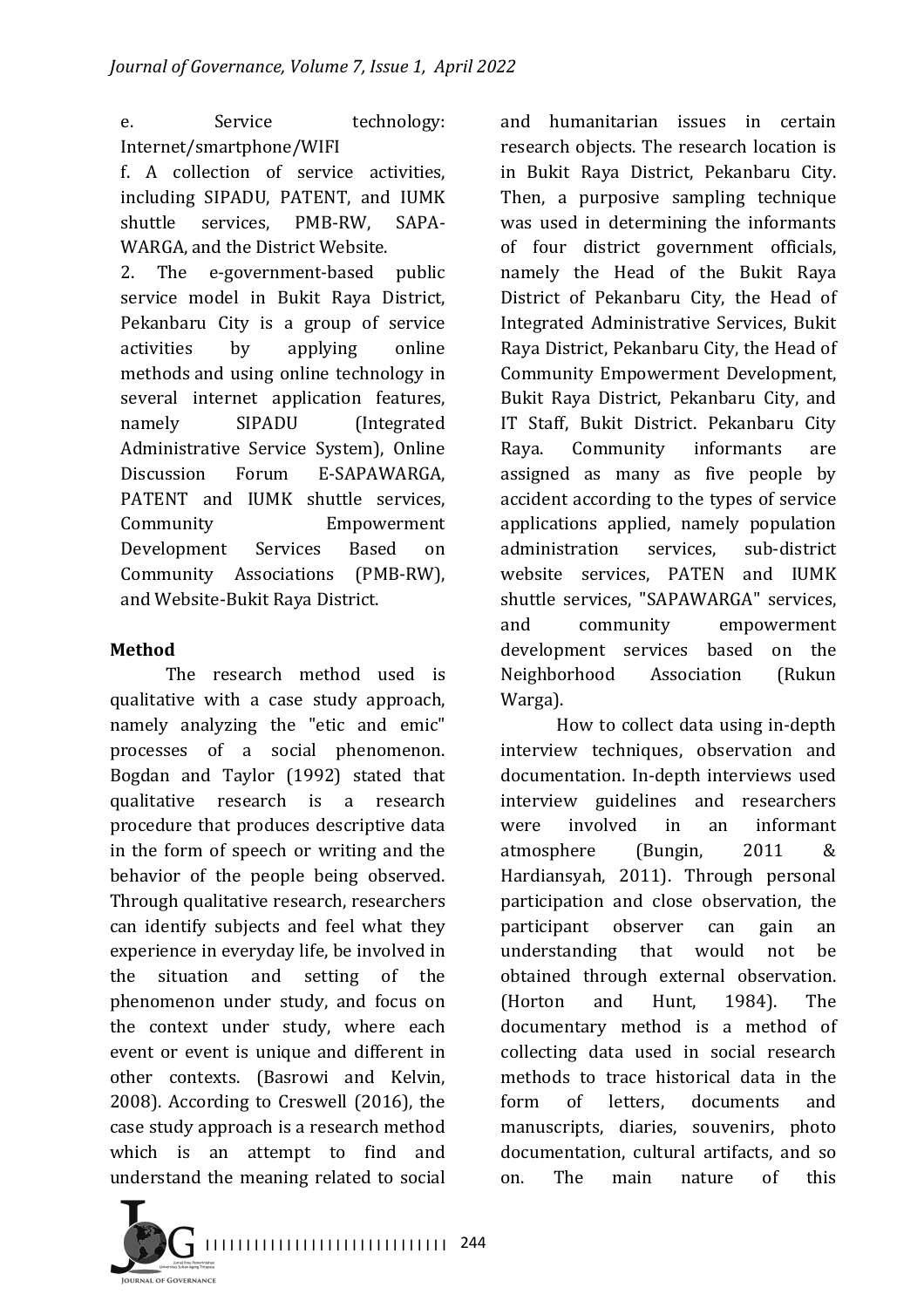documentation data is not limited to space and time, thus providing an opportunity for researchers to find out things that have happened in the past. (Basrowi, 2007). Data analysis techniques according to Miles and Huberman (Sugiyono, 2017) are data collection, data presentation, data reduction, and drawing conclusions. Relevant analysis methods are performance analysis techniques, individual experiences, and institutional behavior (Bungin, 2011). To achieve the validity of the research, triangulation is carried out with one or more theories. which explains that the facts cannot be checked for the degree of confidence with one or more theories. For this reason, the best step is to look for comparative or comparative explanations by describing the pattern of relationships and including explanations that emerge from the analysis to find comparison themes based on the possible data available. (Moeleong, 2006).

#### **Result and Discussion** *E-Government-Based Public Service Management System*

Based on information from the National Cyber and Crypto Agency (BSSN) of the Republic of Indonesia, Bukit Raya District, Pekanbaru City is the only subdistrict in Indonesia that uses integrated service applications ranging from RT/RW, sub-districts to sub-districts online, which are equipped with digital signature features (Harahap, 2021). The Pekanbaru City District Government's Online-Based Integrated Service System (e-Government), which includes the Integrated Administrative Service System (SIPADU), PATEN and IUMK Shuttle Services, Community Empowerment Development Services Based on Community Associations (PMBRW), Online Discussion Forums "SAPAWARGA," and the District Website.The Integrated Administrative Service System (SIPADU) consists of eight stages of application services to automate the administrative process of public services from the village to the subdistrict easily, accurately, and quickly. PATENT and IUMK shuttle service, which is a service facility for managing PATEN and IUMK online without having to go to the village head office or sub-district office. This shuttle service application consists of four stages starting with LOGIN (entering) into the "SAPAWARGA" application feature, Bukit Raya District, Pekanbaru City, as a medium for submitting input, criticism, suggestions, questions, proposals, and so on by downloading this application through the Google Playstore.

In addition, there is also an e-PMBRW application, which is a service application in the planning sector through the PMB-RW cycle approach, which will produce a plan for structuring the Rukun Warga (RW) area, which includes Tri-Daya, namely Social Empowerment, Productive Economic Empowerment, and Environmental Area Arrangement at the local level. Rukun Warga (RW). This PMB-RW service application stands alone by opening a web browser on an internet page and consists of eight stages starting from inputting user data, searching for data, to printing documents. The last is the application service website for the Bukit Raya sub-district, Pekanbaru City, which is also independent and is

245 |||||||||||||||||||||||||||||||

**JOURNAL OF GOVERNANCE**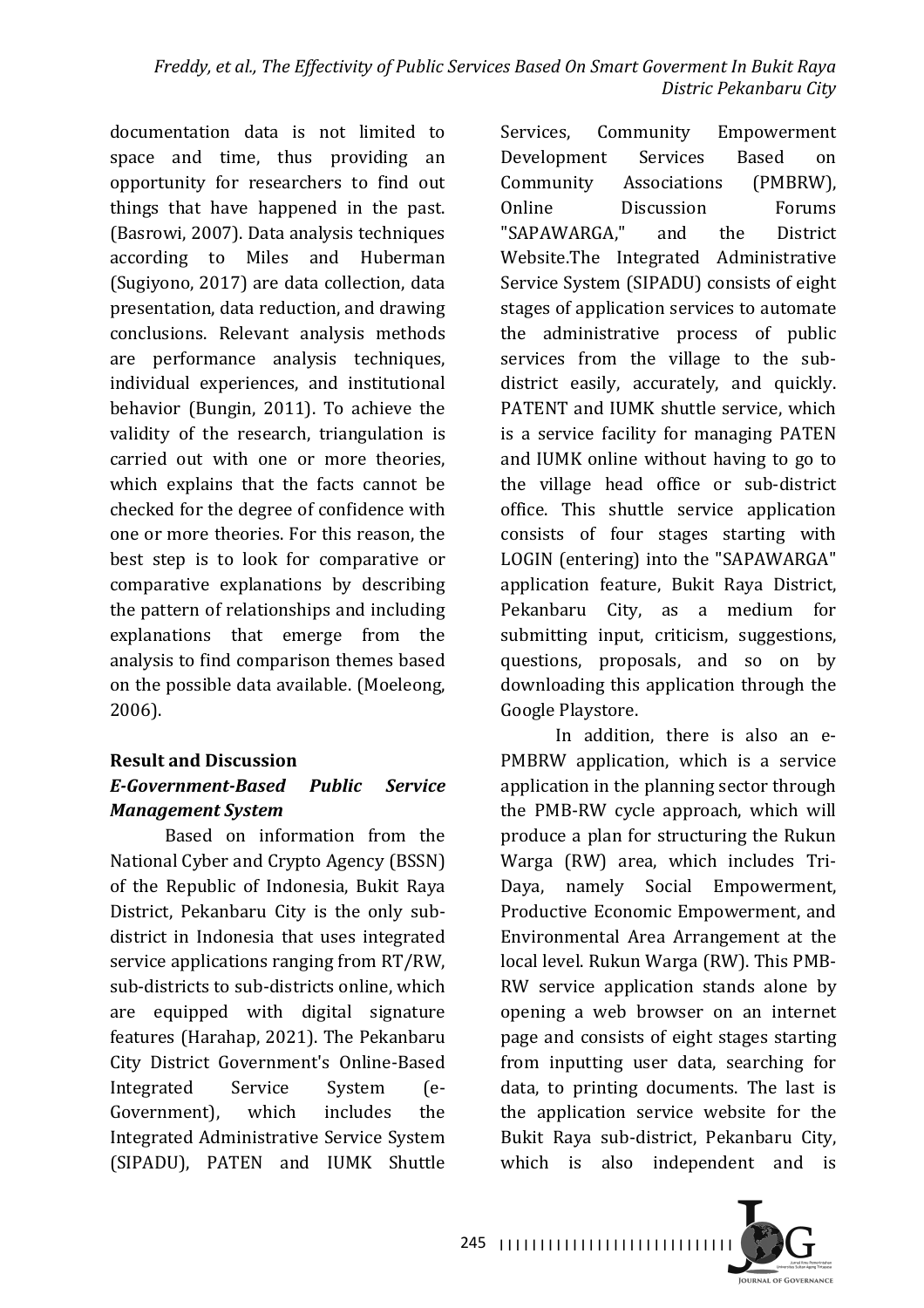connected to the official website of the Pekanbaru City Government as a medium for delivering information and documentation. In detail, the online-based

innovation or breakthrough model for public services carried out by the Bukit Raya District Government, Pekanbaru City, can be seen in the following table:

**Table 1** 

#### **Online-Based Service Management System In Bukit Raya District, Pekanbaru City**

| N <sub>o</sub> | <b>Group of Service Activities</b>                                      | Type of<br><b>Service</b> | <b>Functions and Purpose of Service Applications</b>                                                                                                                                                                                                                                                                                                       |
|----------------|-------------------------------------------------------------------------|---------------------------|------------------------------------------------------------------------------------------------------------------------------------------------------------------------------------------------------------------------------------------------------------------------------------------------------------------------------------------------------------|
| $\mathbf{1}$   | E-"Sapawarga Bukit Raya"<br>online discussion forum                     | Public service            | Technology-based applications to convey input,<br>criticism, suggestions, questions, and proposals<br>between the government and the community. This<br>application can be downloaded from the Google Play<br>store.                                                                                                                                       |
| $\mathbf{2}$   | District Website                                                        | Non Public<br>Service     | Media for delivering information about Bukit Raya<br>District which is connected to the official website of<br>Pekanbaru City www.pekanbaru.go.id.                                                                                                                                                                                                         |
| 3              | PATENT and IUMK pick-up<br>services                                     | Public service            | The public shuttle service facilities for the<br>community in the management of PATEN or IUMK.<br>The public does not need to go to the Lurah and<br>Camat offices in the management of PATEN.                                                                                                                                                             |
| 4              | <b>Integrated Administration</b><br>Service System (SIPADU)             | Public service            | It is an application service for automating the public<br>service administration process at the Kelurahan and<br>subdistrict offices quickly, accurately, and easily.                                                                                                                                                                                      |
| 5              | Development of Community<br>Empowerment Based on<br>Rukun Warga (PMBRW) | Public service            | The e-PMB-RW application is a planning application<br>through the PMB-RW cycle approach that will result<br>in a plan for structuring the Neighborhood<br>Community Area (RKP-RW), which includes Tridaya,<br>namely Social Empowerment, Productive Economic<br><b>Empowerment, and Structuring Environmental Areas</b><br>at the Neighborhood Unit level. |

Source: Research Data, 2021.

**JURNAL OF GOVERNANCE** 

The data presented in the table above illustrates that of the five groups of service activities in the form of online applications, four types are included in the public service, namely the "SAPAWARGA" Online Discussion Forum, the PATEN Shuttle Service, and IUMK, SIPADU, and PMB-RW. Meanwhile, what is not included in the category of public services but is a data and information service site as well as documentation about Bukit Raya District, Pekanbaru City, which is contained in the District Website application. In practice, the five online service applications have a relationship with each other even though they are on

different web pages. Then, each service application has an online work process in several different stages. There are even service sites that must first log in through other service applications, such as the PATEN and IUMK Shuttle Service Applications that require users to first enter the e-SAPAWARGA service menu. *Effectiveness of E-Government-Based* 

# *Public Services.*

To find out more about the effectiveness of e-government-based public services in Bukit Raya District, Pekanbaru City, according to the research framework, namely the Public Service Effectiveness Model, which adopts the

I I I I I I I I I I I I I I I I I I I I I I I I I I I I I I 246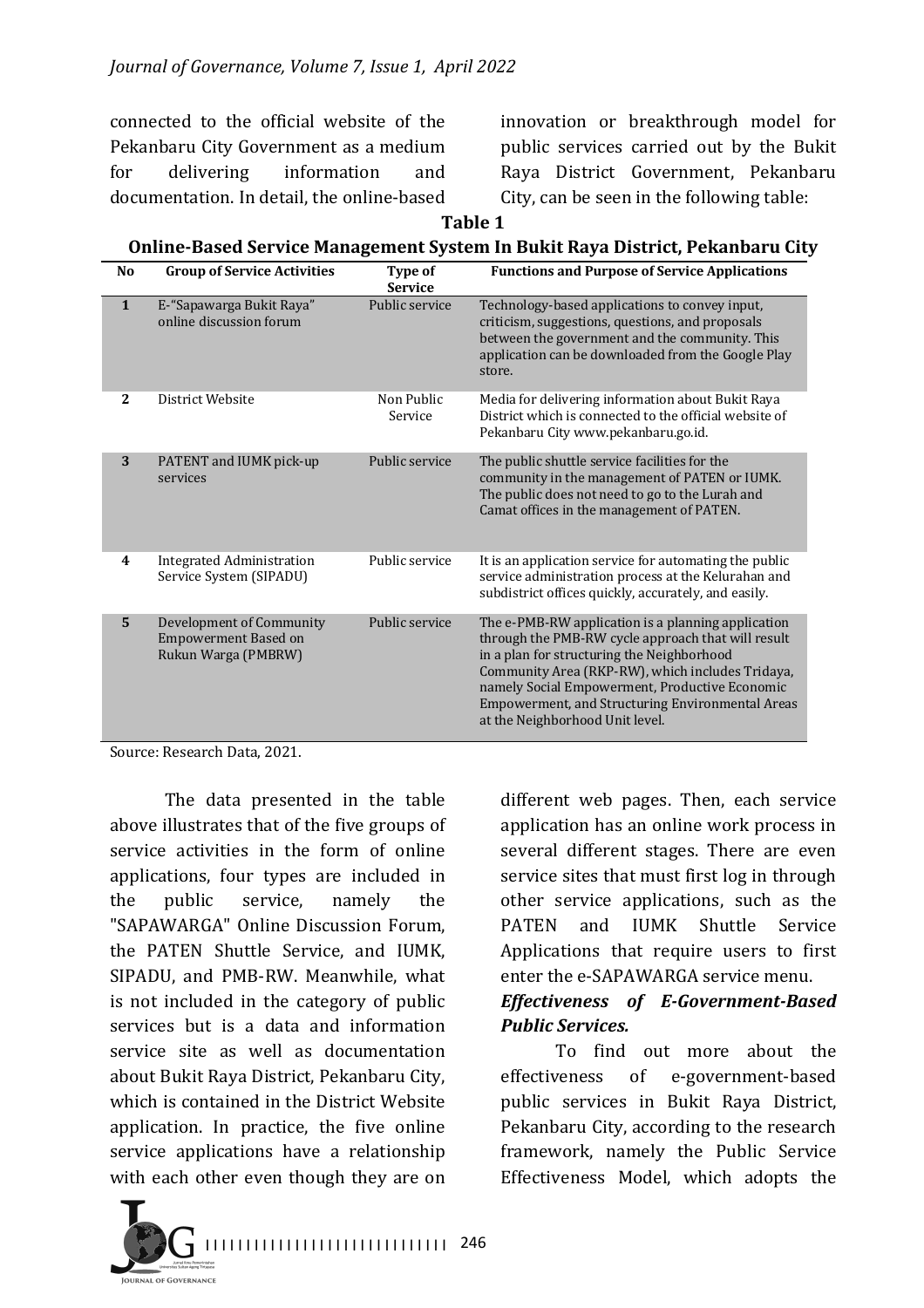Service Hexagon Theory by John M. Bryson (2002), it will explore the answers of research informants about  $6$  (six) main question elements related to applied public services, then linked or linked with 6 (six) variables in the Service Management System as an action "Market"

Feasibility Test" to achieve service effectiveness. The responses of research informants in Bukit Raya District, Pekanbaru City regarding six main questions about e-government-based services can be seen in the table data below.

#### **Table 2.**

#### **Research Informants' Responses to Main Questions About Public Services in Bukit Raya District, Pekanbaru City**

| N <sub>0</sub> | <b>Questions</b>                    | <b>Apparatus Informants</b>   | Community<br><b>Informants</b> |
|----------------|-------------------------------------|-------------------------------|--------------------------------|
|                | Who? Who will be served             | Public                        | Heterogeneous                  |
| 2              | What? What services are needed      | <b>Integrated Adm Service</b> | Hierarchy of needs             |
| 3              | Where? Where is the service desired | Online                        | Online application,            |
|                |                                     |                               | office                         |
| 4              | When? When is the service done      | Anytime (24 hours)            | According to the needs         |
| 5              | How? How is the service done        | Online using smartphone       | Online and offline             |
|                |                                     | and WIFI                      | (ownership difference)         |
| 6              | Why? Why the service is needed      | The function and purpose      | Community rights and           |
|                |                                     | of excellent service          | government obligations         |

Source: Research Data, 2021

The data depicted in the table above shows that there are differences in responses between police informants and community informants regarding six main questions about services. The difference is evident in the answer to the first question, namely, Who? Who will be served, namely the community and community groups that are heterogeneous, and the second question is. What? What services are needed, namely integrated administrative services with different types of service needs for each group in society. The table data also indicates that from other main service questions, namely Where, When, How and Why regarding services, it is concluded that there is a strong desire and policy to implement an e-government-based Service Management System in Bukit Raya District, Pekanbaru City. On the other hand, people are still not ready to

accept and adopt it online because there are still differences in ownership of information technology in the form of using smartphones, WIFI, and online processes in internet applications. The data also shows that some people still want service matters to be carried out at the kelurahan/district office manually (offline).

Likewise, with the answer to the question Who? Who will be served and What? What services are needed by the community, turns out to be very different. namely the response of the informants of the apparatus, who simplify the community as a different service target with heterogeneous communities with different hierarchies of needs. This means that the sub-district government as a service provider organization does not consider the Who and What questions in the Service Hexagonal (Who is the

**JOURNAL OF GOVERNANCE** 

247 |||||||||||||||||||||||||||||||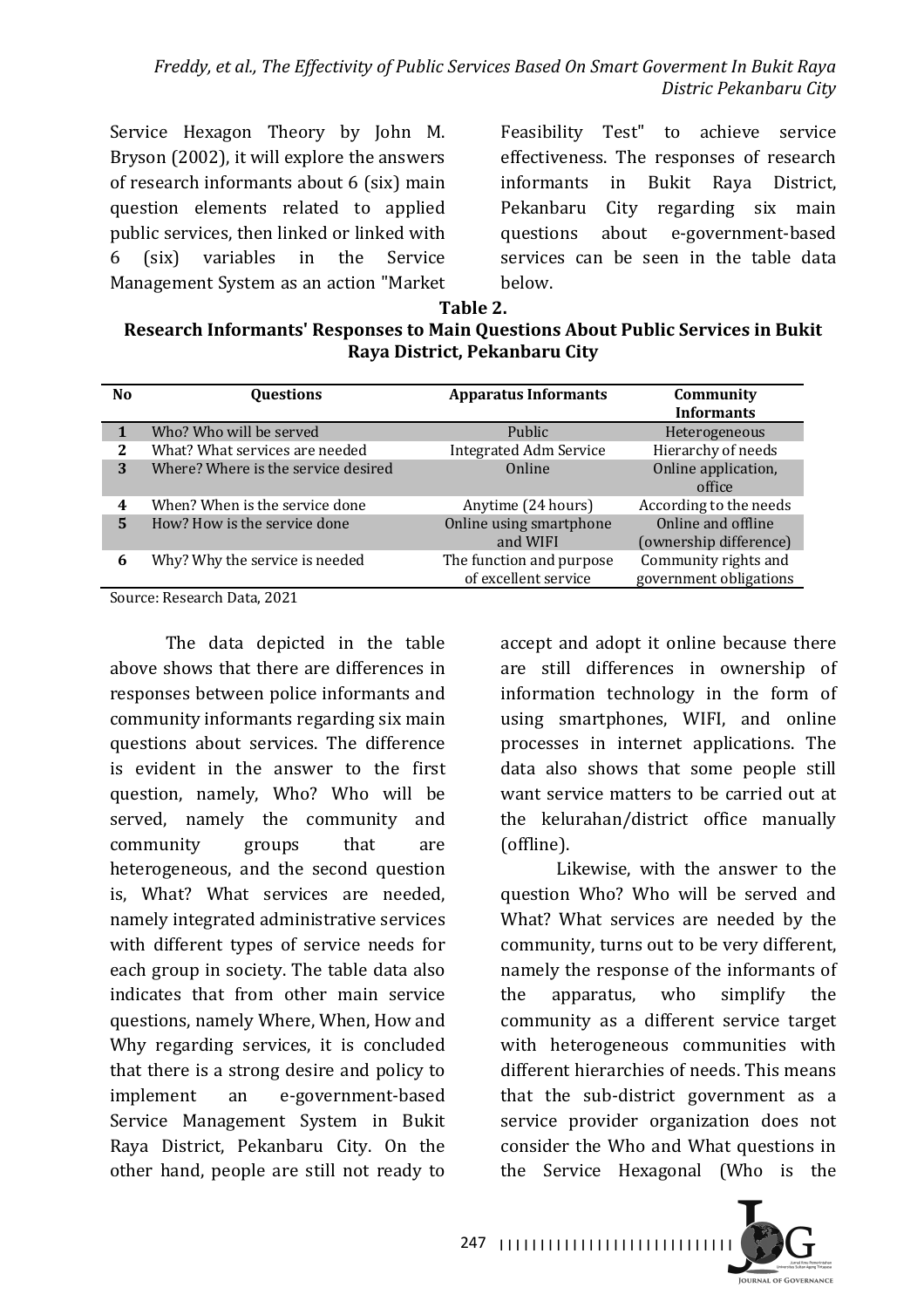community element to be served? and what forms of service are needed?). According to community informants, the needs of residents are very diverse, ranging from primary (primary) needs to secondary and tertiary needs according to the social class or class of society. The E-Government-Based Integrated Service Website Feature design implemented by the Bukit Raya District Government of Pekanbaru City is general in nature,

meaning that it is not detailed according to the type of community needs. There are at least three types of services in the SIPADU Main Menu, namely population administration services, land rights certification services, and marriage certificate services, which are the basic needs of the community. In more detail, the types of community needs in Bukit Raya District, Pekanbaru City, can be seen in the following picture:



**Figure 3. Hierarchy of Community Needs** 

To analyze more deeply how the relationship between the six main questions of service and the six elements

of the Service Management System are summarized in the Service Hexagon, the following table data can be seen:

**Table 3**

**Informant Responses About the Relationship between Service Hexagon Elements** and Main Questions of E-Government-Based Public Services in Bukit Raya District, **Pekanbaru City**

|    | .                                                |                                                                                       |                                           |       |       |       |     |     |
|----|--------------------------------------------------|---------------------------------------------------------------------------------------|-------------------------------------------|-------|-------|-------|-----|-----|
| No | <b>Elements of the</b><br><b>Service Hexagon</b> | <b>Informant Response About</b><br><b>Service Management System</b>                   | Key Questions about Service $(5 W + 1 H)$ |       |       |       |     |     |
|    |                                                  |                                                                                       | Who                                       | What  | Where | When  | How | Why |
|    | Service Philosophy                               | Closer, faster, precise, cheaper and<br>better service                                | Ŧ                                         | $\pm$ | Ŧ     | Ŧ     | ±   |     |
|    | Service Culture                                  | Hard working, disciplined, creative,<br>innovative, have an entrepreneurial<br>spirit | $\ddot{}$                                 |       | $\pm$ | $\pm$ | 士   |     |
|    |                                                  |                                                                                       |                                           |       |       |       |     |     |

I I I I I I I I I I I I I I I I I I I I I I I I I I I I I I 248

**JURNAL OF GOVERNANCE**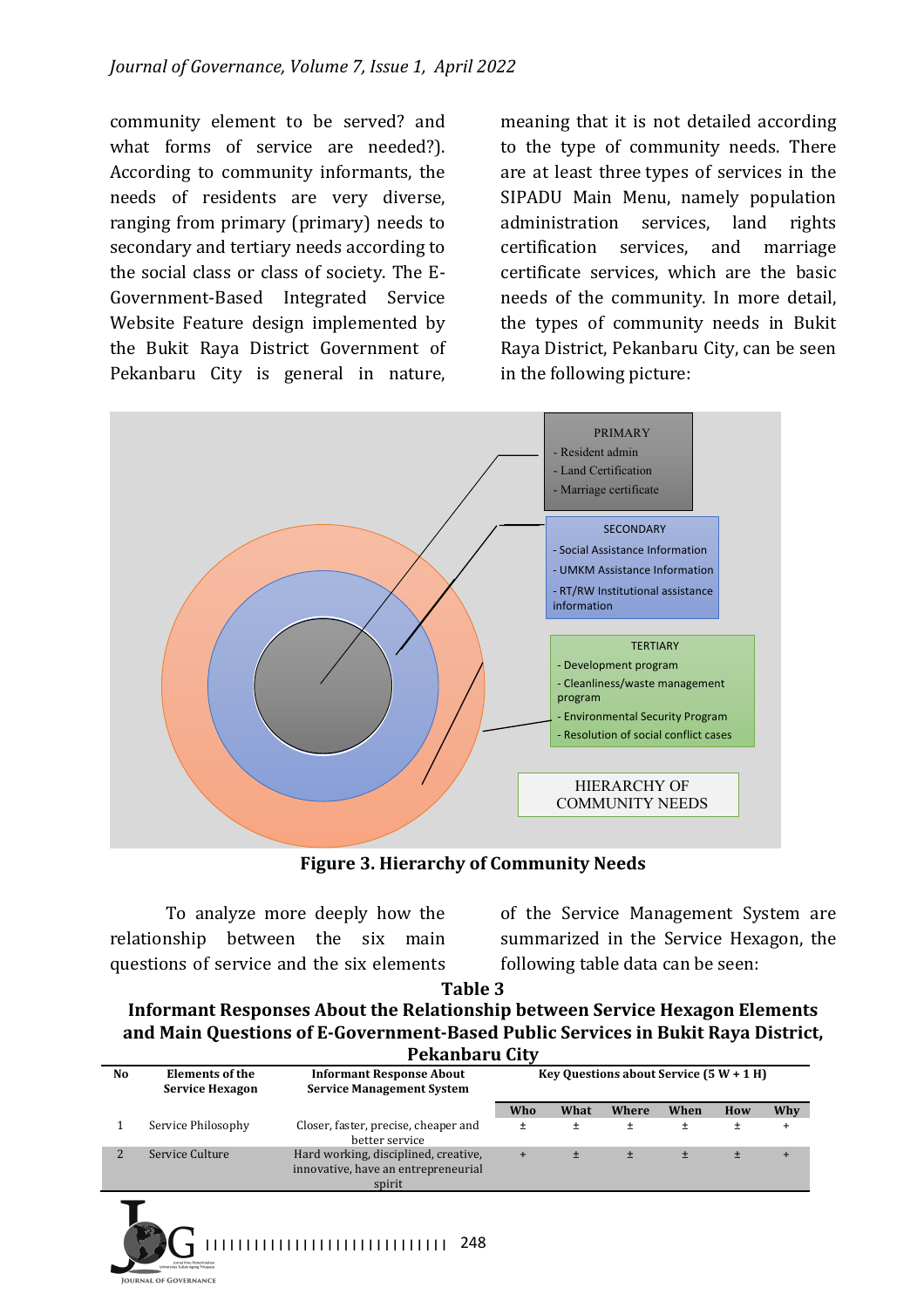*Freddy, et al., The Effectivity of Public Services Based On Smart Goverment In Bukit Raya Distric Pekanbaru City*

|                                                  | Service Image                             | Smart governance              |  |  |  |  |  |  |
|--------------------------------------------------|-------------------------------------------|-------------------------------|--|--|--|--|--|--|
|                                                  | Service Method<br>Online                  |                               |  |  |  |  |  |  |
| Service Technology<br>Internet, Smartphone, WIFI |                                           |                               |  |  |  |  |  |  |
|                                                  | <b>Group of Activities</b>                | SIPADU, PATENT & IUMK Shuttle |  |  |  |  |  |  |
| Service, PMB-RW, SAPA-WARGA,                     |                                           |                               |  |  |  |  |  |  |
|                                                  |                                           | Subdistrict Website           |  |  |  |  |  |  |
|                                                  | Description: $+$ = Effective relationship |                               |  |  |  |  |  |  |

- = Ineffective relationship

 $\pm$  = Relationships are less effective

Source: Research Results, 2021

The table data above illustrates the responses of research informants in Bukit Raya District, Pekanbaru City to the elements of the Service Hexagon, consisting of six elements, namely service philosophy, service culture, service image, service methods, service technology, and a group of activities implemented. In the Service Management System based on E-Government in Bukit Raya District, Pekanbaru City, in relation to the  $6$  (six) main questions of service, it turns out that in general it shows a positive and negative relationship  $(\pm)$  meaning that the form of the relationship that occurs is less effective. The element that most clearly shows an ineffective relationship is the element of the method/method of service that is carried out using online methods and the use of information technology in the form of internet networks, smartphones, and WIFI. It turns out to be less effective according to all the main questions of services that are considered less able to achieve the target service needs in different societies.

Data that shows a positive relationship that reflects the service relationship runs effectively, but only on the main question Why? Why is it necessary to carry out public services with an explanation the implementation of the functions and objectives inherent in the implementation of the main tasks of government and the right to service for

the community. Other elements that show a positive relationship with the effective running category are seen in the service culture element that supports carrying out a group of online-based service activities for all forms of service needed by the community according to the agreed time and place on the online internet connection to decide notifications, service document.

Based on the analysis of the relationship between six main questions about service and six elements in the  $E$ -Government-Based Service Management System implemented by the Bukit Raya District government in Pekanbaru City, in accordance with the research framework that refers to the perspective of Service Hexagon Theory according to Jhon M. Bryson  $(2002)$ , it was difficult to find the relationship between each element or variable on a reciprocal and causal basis within the service hexagon. This is because the Service Hexagonal Theory, according to Jhon M. Bryson (2002), has a weakness in building a Service Management System in a conical hexagon model like window spaces, which should be in the form of the ordinary hexagon model which is the same and congruent by adding indicators of effectiveness. service as an intermediate variable or catalytic variable that can clearly show the relationship between variables in the applied service management system.

**JOURNAL OF GOVERNANCE** 

249 |||||||||||||||||||||||||||||||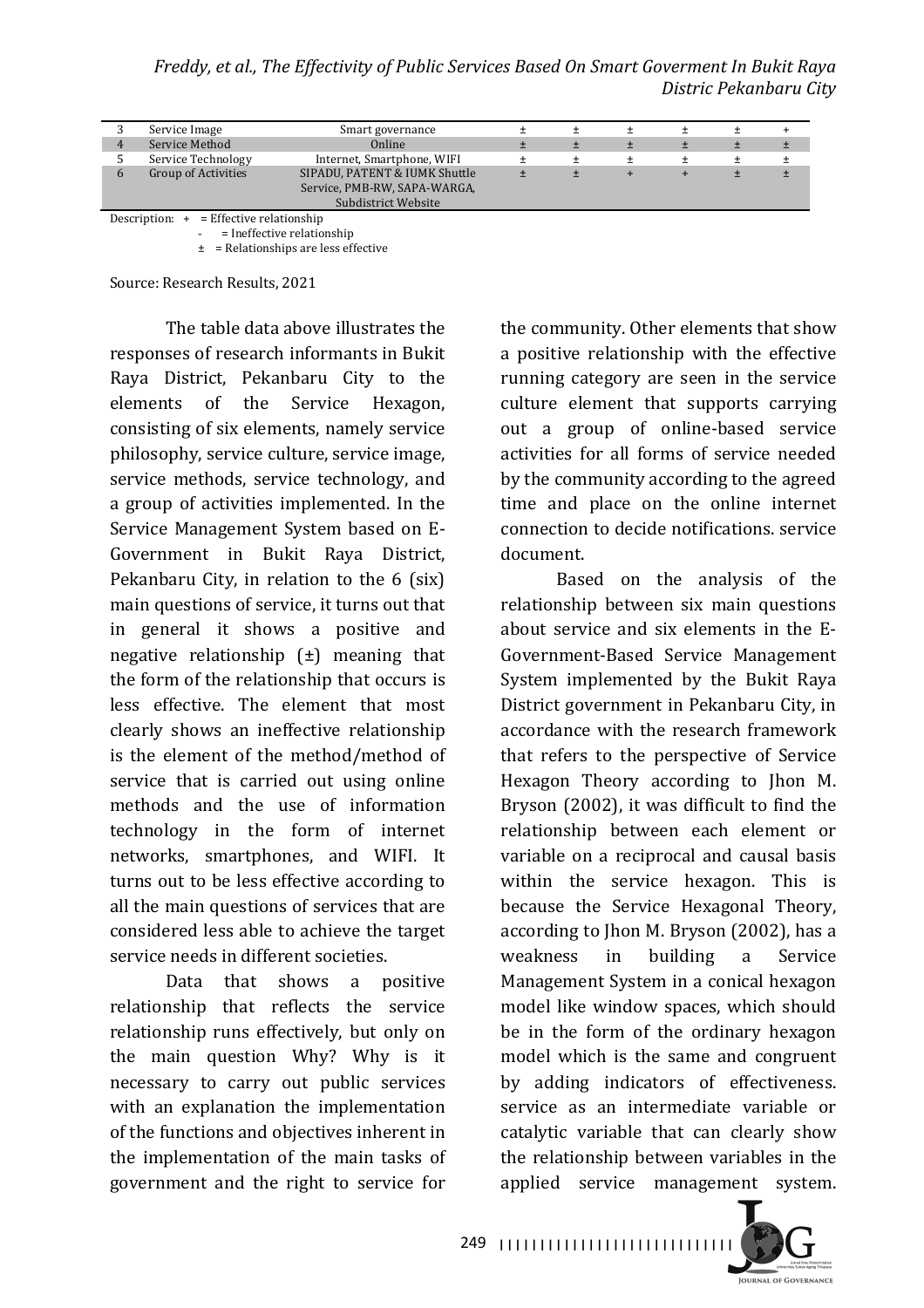People in Bukit Raya District, Pekanbaru City, can see how six main questions about public services and six elements of

a Service Management System are linked in the table below:

**Table 4**

#### The Relationship of E-Government-Based Public Services with Elements of a Service **Management System Controlled with Indicators of the Effectiveness of Public Services in Bukit Raya District, Pekanbaru City**

| N <sub>0</sub> | Key<br><b>Questions</b> | E-Government-Based<br><b>Public Services</b> | <b>Service Management</b><br><b>System</b> | <b>Indicators of Effectiveness of</b><br>E-Government-Based Public |               |
|----------------|-------------------------|----------------------------------------------|--------------------------------------------|--------------------------------------------------------------------|---------------|
|                | about                   |                                              |                                            | <b>Services</b>                                                    |               |
|                | <b>Service</b>          |                                              |                                            |                                                                    |               |
|                |                         |                                              |                                            | <b>Apparatus</b>                                                   | <b>Public</b> |
| 1              | Who?                    | <b>SIPADU</b>                                | Closer, faster, precise,                   | Lack of                                                            | Less          |
|                |                         |                                              | cheaper and better service                 | Responsiveness                                                     | satisfied     |
| $\mathbf{2}$   | What?                   | PATENT & IUMK Shuttle                        | Hard working, disciplined,                 | Creative                                                           | Less          |
|                |                         | Service                                      | creative, innovative, have                 |                                                                    | Smooth        |
|                |                         |                                              | an entrepreneurial spirit                  |                                                                    |               |
| 3              | Where?                  | <b>PMB-RW Service</b>                        | Smart Governance                           | Efficient                                                          | Less          |
|                |                         |                                              |                                            |                                                                    | satisfied     |
| 4              | When?                   | "SAPAWARGA" Online                           | Online                                     | Creative                                                           | Less.         |
|                |                         | Discussion Service                           |                                            |                                                                    | satisfied     |
| 5              | How?                    | District Website                             | Internet, Smartphone,                      | Efficient                                                          | Less Easy     |
|                |                         |                                              | WIFI                                       |                                                                    |               |
| 6              | Why?                    | Group of Service Activities                  | Five Online Service                        | Efficient                                                          | Less Easy     |
|                |                         |                                              | Applications                               |                                                                    |               |

Source: Research Results, 2021

The table data above illustrates the relationship between six main questions about service and the elements in the e-Government-based Public Service Management System implemented by the Bukit Raya District Government, Pekanbaru City, through the controlling variable for the effectiveness of public services as a measure of program effectiveness, or the policies implemented for online-based services. It is very clear that there is a significant relationship between the variables summarized in the proportional service hexagon. The first question (Who) who will be served, turned out to be less efficient, and the public felt dissatisfied with the application of the online SIPADU Application. Although the maximum efforts made by sub-district government officials to carry out a PATEN and IUMK

shuttle service system are supported by a creative service culture, it turns out that it is still not easy for the community to feel dissatisfied because of factors such as time constraints and poor shuttle places. It is difficult to agree on a schedule depending on the completeness of the file and the extra costs involved in the shuttle service process.

In general, indicators of the effectiveness of e-government-based public services implemented by the District Government of Bukit Raya Pekanbaru City show the achievement of service effectiveness, except for the SIPADU Service Application, which is less responsive to various types of service needs in accordance with the hierarchy of diverse community needs. On the other hand, on the other hand, it shows the fact that the indicators of service effectiveness



I I I I I I I I I I I I I I I I I I I I I I I I I I I I I I 250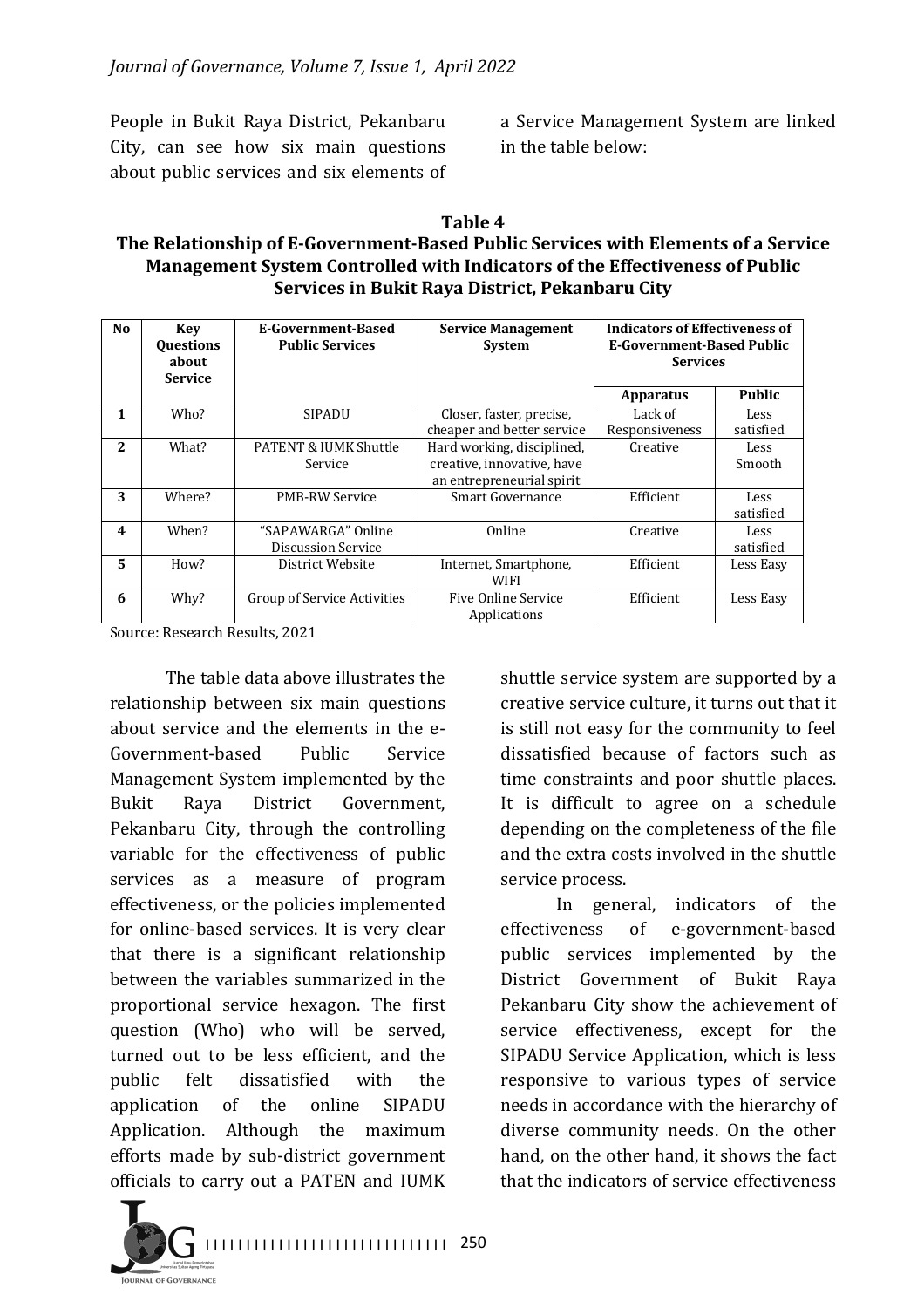according to the community's version as the target of public services are mostly less effective, both in terms of satisfaction, convenience, and fluency. To find out more about the reasons why

community informants judged the implementation of E-Government-Based Public Services to be less effective in Bukit Raya District, Pekanbaru City, the following table can be seen:

**Table 5** Responses of Community Informants About the Causes of the Effectiveness of E-Government-Based Public Services in Bukit Raya District, Pekanbaru City

| $\mathbf{N}\mathbf{0}$ | <b>E-Government-Based</b>        | <b>Informant</b> | <b>Factors Causing the Effectiveness of E-</b>            |
|------------------------|----------------------------------|------------------|-----------------------------------------------------------|
|                        | <b>Public Service</b>            | <b>Response</b>  | <b>Government-Based Public Services</b>                   |
|                        | <b>Management System</b>         |                  |                                                           |
|                        | <b>SIPADU</b>                    | Less satisfied   | People's needs are different with different applications. |
| $\mathfrak{D}$         | <b>PATENT &amp; IUMK Shuttle</b> | Less Smooth      | Difficult time and place commitments and extra costs      |
|                        | Service                          |                  |                                                           |
| 3                      | <b>PMB-RW Service</b>            | Less satisfied   | Only the initial information, continuity and realization  |
|                        |                                  |                  | of the PMB-RW program remain with the leadership's        |
|                        |                                  |                  | decision                                                  |
| 4                      | "SAPAWARGA" Online               | Less satisfied   | Not all citizens have smartphones and master their        |
|                        | Discussion Service               |                  | usage.                                                    |
| 5                      | District Website                 | Less Easy        | Not directly related to the basic needs of the            |
|                        |                                  |                  | community                                                 |

Source: Research Results, 2021

Based on the table data above, it can be seen that the implementation of the E-Government-Based Public Service System in Bukit Raya District, Pekanbaru City is still relatively ineffective, which is indicated by the informants' responses to 5 five forms of online/online-based services that are considered to be less satisfactory, less smooth, and not easy in accordance with the needs of the service desired by the community. In two types of e-government-based integrated services implemented by the Bukit Raya District Government in Pekanbaru City, especially regarding the "SAPAWARGA" service and the PMB-RW Service, it turns out that the informant's response was not satisfied with the reason that not all community members had telephone communication tools, have a smartphone and understand how to use it, and have the ability to buy

internet connection packages. The online/online internet technology-based "SAPAWARGA" service can be downloaded from the Google Play Store. This application serves to convey input, criticism, suggestions, questions, and proposals between the government and the community. Therefore, only some residents can take advantage of this "SAPAWARGA" page. People in the community should be able to use the internet (WIFI) if the sub-district government wants to make things easier and faster for them.

Likewise, with the e-PMB-RW application as a planning application through the PMB-RW cycle approach, which will produce a plan for structuring the Rukun Warga (RKP-RW) which includes Tridaya, namely Social Empowerment, Productive Economic



I I I I I I I I I I I I I I I I I I I I I I I I I I I I I 251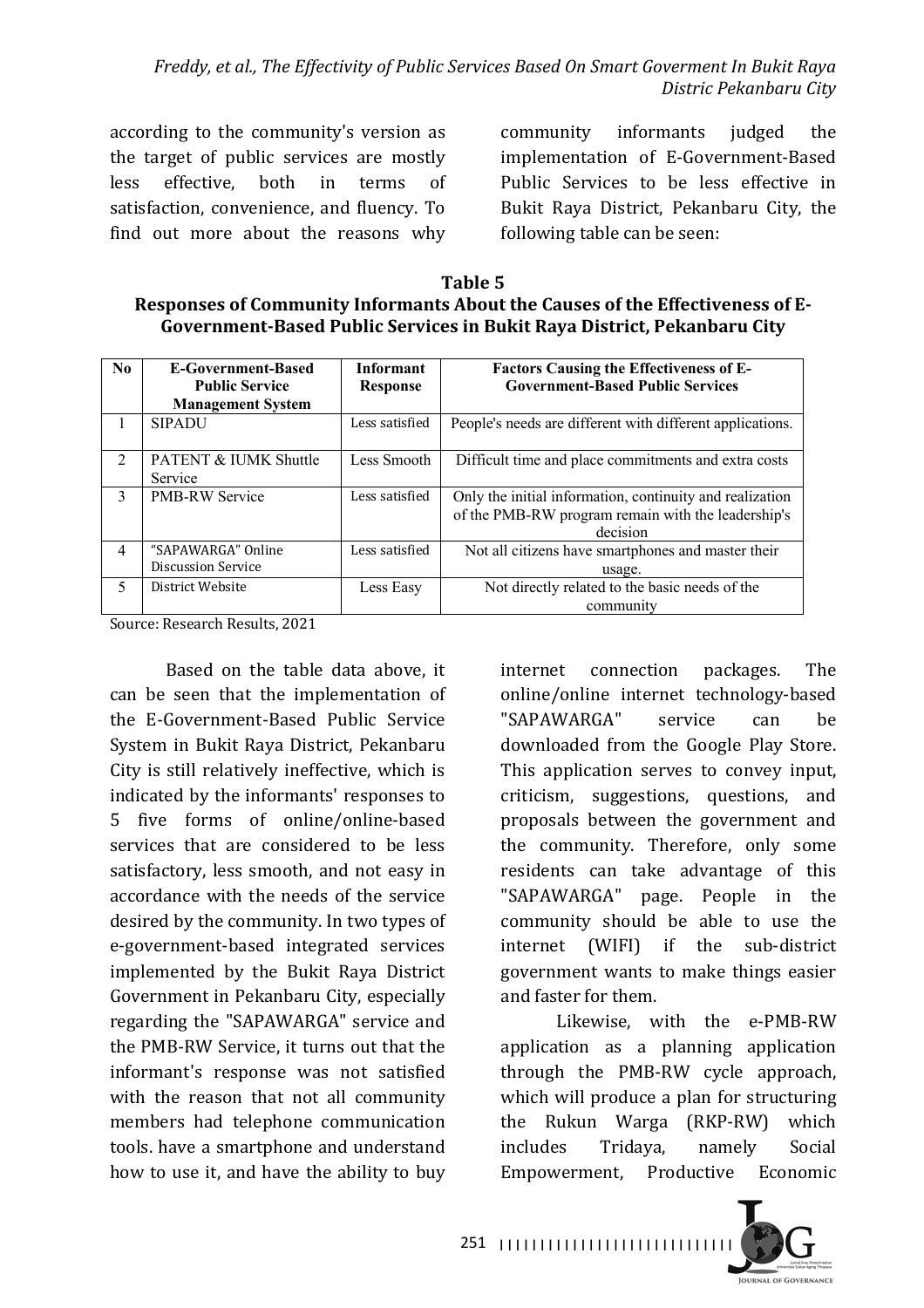Empowerment, and Structuring Environmental Areas at the Rukun level. Residents (RW). However, according to the assessment of community informants, this application only provides preliminary information about the Community Association (RW)-based development program, including social empowerment programs, productive economic programs, and environmental management programs. Meanwhile, the continuity of news and program realization, especially regarding the Rukun Warga (RW)-based development program, remains under the leadership's decision, which is not known to the public online, both at the village, sub-district, and Pekanbaru City government levels. This data concludes that the how and why questions in the service hexagon have not been effectively answered by the service provider, namely the District Government. Public services are carried out through the online application method using a smartphone, but it does not provide an alternative way for some citizens who have limited ownership of internet technology. The answer to the question Why? is namely why should we be providing services in the form of PMB-RW? To carry out a feedback cycle for the planning, organizing, implementation, and monitoring of development programs based on the Rukun Warga (RW) in all sub-districts. However, the application implemented is less transparent and responsive to the public. As a result, information on a sustainable basis and the realization of community-based development programs are ultimately less known to the public and more closely, quickly and precisely, and easily accessible to the public.

The PATEN and IUMK shuttle service applications require citizens to log-in to the E-SAPAWARGA account first, then carry out the chat stage, confirm the completeness of the files with the officer, and confirm the address for document transfer. The same process also applies to people who need District Website services, namely opening the website, typing in the user's address, and selecting the required service features. According to the informant, the application of this egovernment-based integrated service application is not easy for the community, because there are five types of application/website features that are applied differently and make it difficult for the community. It would be nice if all types of public services introduced by the Bukit Raya District Government of Pekanbaru City were simplified, namely united into one service management system to make it easier for community members. They don't have to be separate from one another. For example, in one Bukit Raya Subdistrict Website application, the menu includes, among others, User List, Log-in, Select the Service Application Menu (SIPADU-Population Administration, Land Administration, Marriage Adm and others), (PMB-RW-Social Empowerment, Empowerment of productive economy, and Community-Based Environmental Management), Shuttle PATEN & IUMK, "SAPAWARGA" On-Line Discussion Forum (Discussion Column, Question and Answer Column, Complaint Column), and District Profile (Statis, Developments, Latest News, Documentation, and Pictures).

To find out in detail, how the effectiveness of E-Government-Based Public Services in Bukit Raya District,

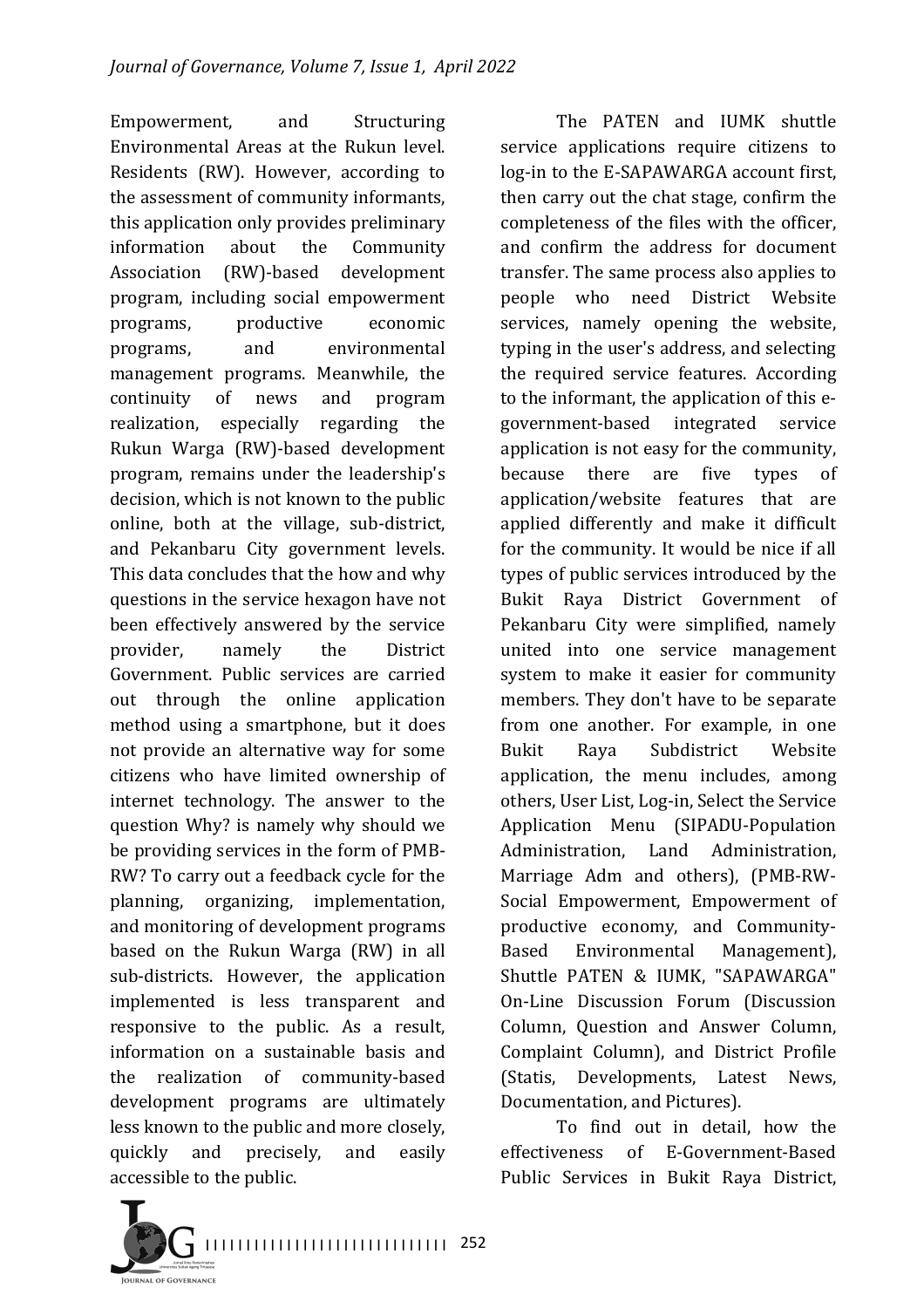Pekanbaru City can be seen in the following table data

| Table 6                                                                     |
|-----------------------------------------------------------------------------|
| Effectiveness of E-Government-Based Public Services in Bukit Raya District, |
| Pekanbaru City                                                              |

| N <sub>0</sub> | <b>Indicators of</b><br><b>Public Service</b>       | <b>Question Type</b>                                                   |                | <b>Effectiveness of E-Government-</b><br><b>Based Public Services</b> |             |  |  |
|----------------|-----------------------------------------------------|------------------------------------------------------------------------|----------------|-----------------------------------------------------------------------|-------------|--|--|
|                | <b>Effectiveness</b>                                |                                                                        | Effective      | <b>Less</b><br>effective                                              | Ineffective |  |  |
| 1              | Efficiency                                          | How much effort was put into achieve the<br>desired result?            | 3              | 6                                                                     |             |  |  |
| $\mathfrak{D}$ | Creativity                                          | Are the methods and technologies used useful<br>for the community?     | $\overline{4}$ | 5                                                                     |             |  |  |
| 3              | Responsiveness                                      | Does the service result solve community<br>problems?                   | $\overline{4}$ | $\overline{\mathbf{5}}$                                               |             |  |  |
| $\overline{4}$ | Satisfaction                                        | Does the service result solve community<br>problems?                   | 4              | 5                                                                     |             |  |  |
| 5              | Convenience                                         | Do the results of the service provide<br>convenience to the community? | 4              | 5                                                                     |             |  |  |
| 6              | Smoothness                                          | Is the outcome of the service beneficial to the<br>community?          | $\overline{4}$ | 5                                                                     |             |  |  |
| 7              | <b>EFFECTIVENESS</b><br>Indicator<br>Recapitulation | Was the desired outcome attained?                                      | $\overline{4}$ | $\overline{\mathbf{5}}$                                               |             |  |  |

Source: Research Results, 2021

The data presented in the table above shows that, in general, according to the responses of the sub-district government officials, the E-Government-Based Integrated Service Management System that is applied is categorized as effective. This statement is different from the responses of community informants who still consider that online-based public services are categorized as less effective for various reasons as described earlier. According to the Camat, since the implementation of e-government-based integrated public services until now, it has proven the realization of the vision of the Bukit Raya District of Pekanbaru City, namely "The Realization of a Professional Bukit Raya District in Government Administration and Services to the Community." For the achievement of the vision, the sub-district missions that have been set include the following: improving

a good service system for the community, creating an effective and efficient implementation of activities in a related field, growing a good work system and improving human resources in the subdistrict, improving and fostering better village governance, and creating new ways to increase community participation in existing development in sub-district areas.

A similar statement was made by the informant of the Head of Integrated Administrative Services, who said that the application of online-based public services makes it very easy for government officials or service officers to carry out their main tasks and functions. Public service applications and websites were created by Bukit Raya District to facilitate all forms of administrative services that can be felt directly by the local community. With this public service



I I I I I I I I I I I I I I I I I I I I I I I I I I I I I 253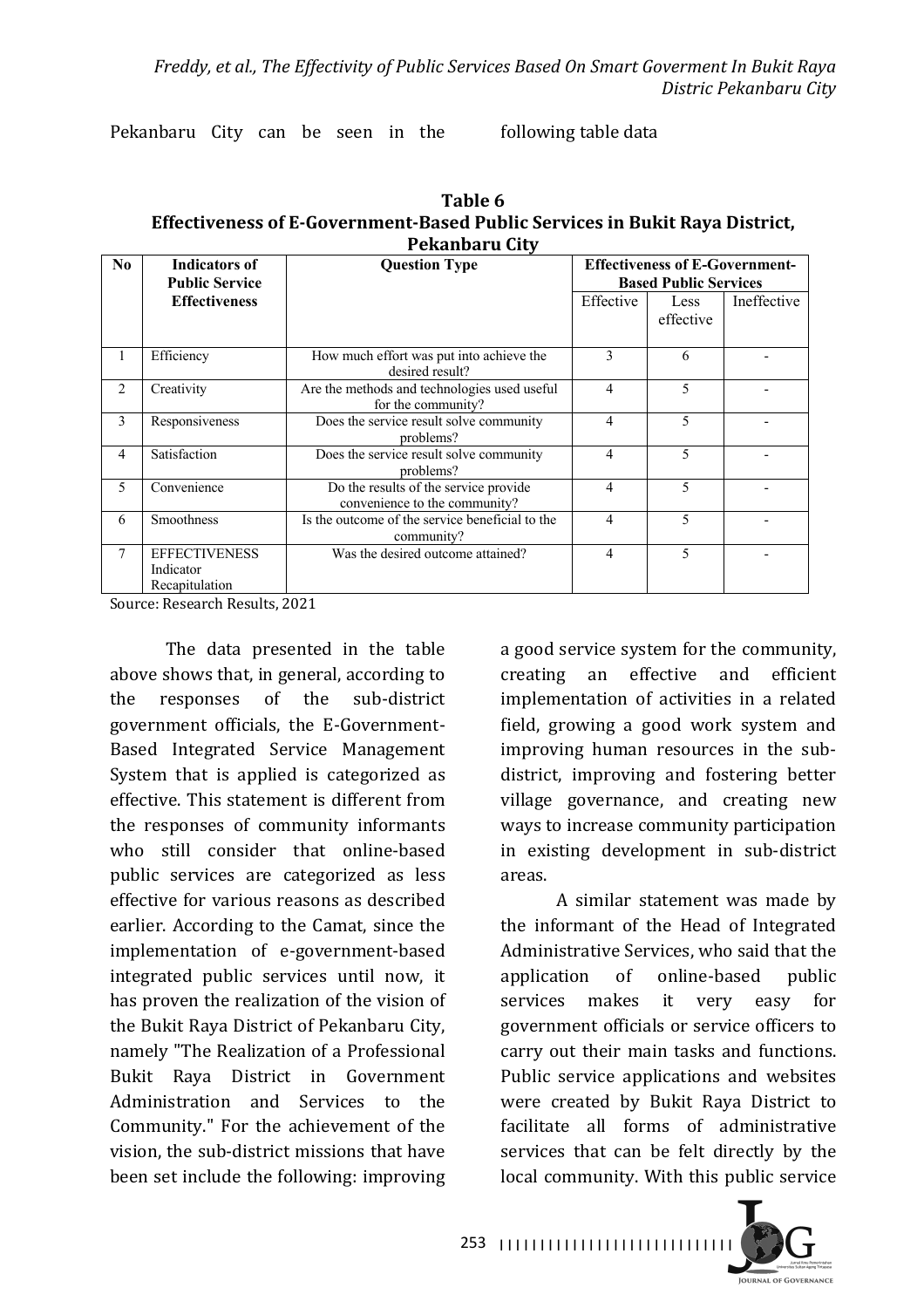innovation, not only the sub-districts benefit, but the community also feels it. So far, services that are carried out manually have several weaknesses, including longwinded procedures, taking a relatively long time, being often constrained if the authorized official is not in place, and so on. On the other hand, online-based services have advantages, including shorter, easier, and faster time spans and service procedures, wherever authorized officials are able to carry out their main tasks and functions while monitoring the performance of their subordinates in providing quality services to the community.

According to an informant from a government official who served as an expert staff in the IT field, the onlinebased public service management system has not been running effectively, meaning that it is still not effective because of technical obstacles or disturbances in the form of network disturbances that hinder citizens and officers from communicating online. Meanwhile, the availability of human resources for officers who have expertise in the field of information technology is still limited. In addition, this e-government-based public service innovation comes by facilitating all public affairs and obligations without eliminating the conventional ways of today's technological sophistication. People who want to take care of all the necessary things that are not in the application or website that has been made can come to the office to get them done. This technology-based public service innovation is made so that it does not change the existing conventional system, but can make it easier for people to follow developments in this 

technological era in order to minimize time and make public services more effective.

The data shows that in the process of procuring and filling the workforce, there were 196 users of online innovation for the SIPADU application in 2019. Regarding this, there is a reason why Bukit Raya District dares to make a breakthrough because it has been implemented in various areas of Java Island. However, the difference in Java is that it does not use digital signatures but wet signatures. A new innovation was created to make it easier for the people of Bukit Raya to use the digital signature, in line with the vision of the Smart City Madani in Pekanbaru City. It also makes it easier for the community because there is no need to come to the sub-district office for their affairs from A-Z, because the community can print their own administrative documents. Furthermore, the innovation of small micro business shuttle services in 2017 amounted to 1,200 people, in 2018 there were 1,350 people, and in 2019, there were more than 1,600 people. For Foster Parent Innovation, in 2017, there were 8 people, in 2018 there were 13 people, and in 2020 there were 20 people with an implementation system coordinated by the direct sub-district government. However, when compared to a population of almost 1 million people, the data on the number of people who can be served only reaches about 10-15% of the realization.

Based on the description above, it can be concluded that the E-Government-Based Public Service Management System implemented by the Bukit Raya District Government, Pekanbaru City, is still running ineffectively with several

I I I I I I I I I I I I I I I I I I I I I I I I I I I I I I 254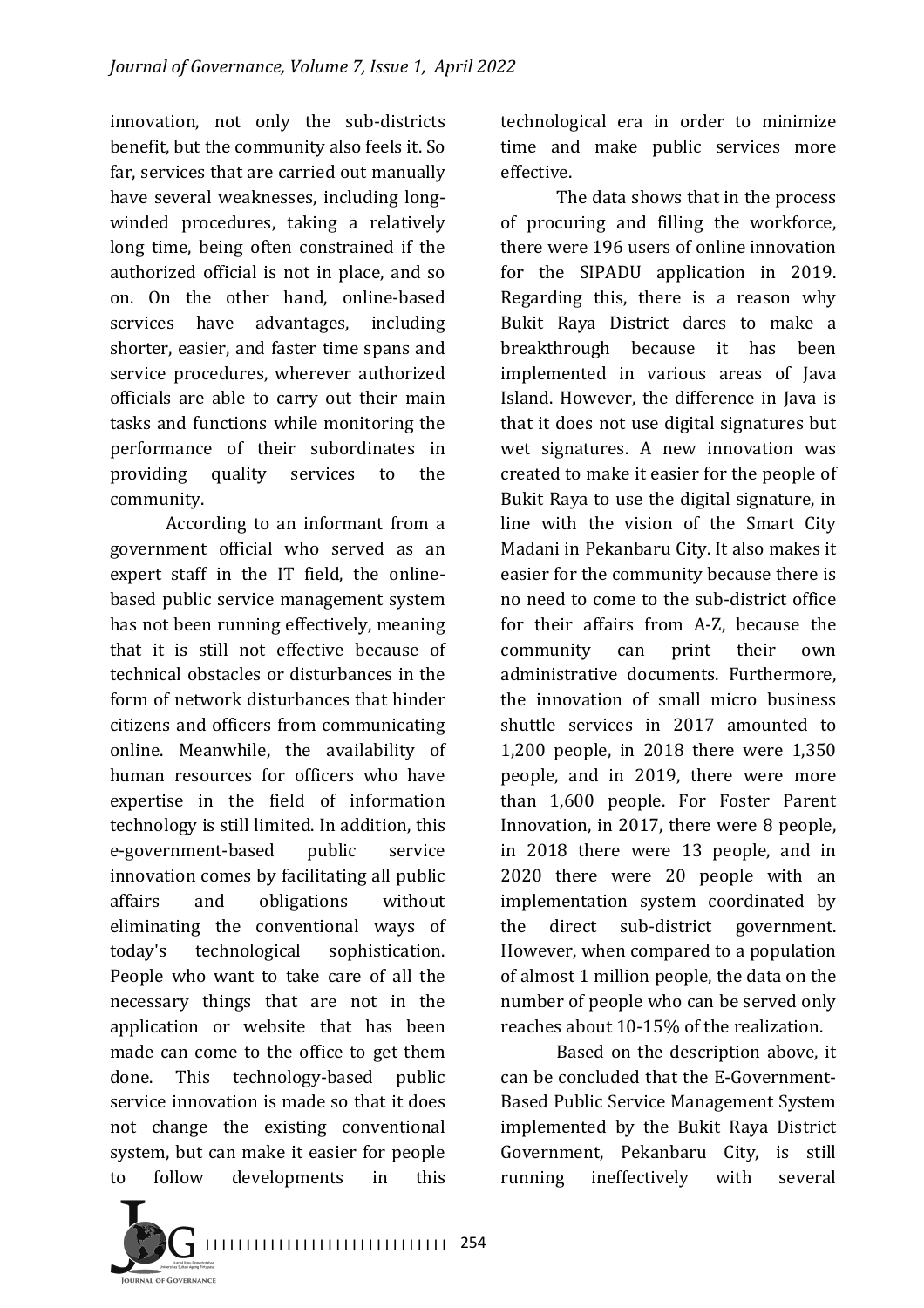contributing factors, including technical constraints on the online network, which result in connection difficulties and disturbances that are not smooth, limitations of smartphone ownership and ability to use them, service applications that achieve five internet website features that make it less convenient for citizens. the availability of public WIFI networks that can provide convenience for certain communities, limited human resources as information technology-based service operators, extra costs that appear in shuttle service, and data and information that are less transparent and continuous, especially in the shuttle service.

According to the Service Hexagon Theory, which is used by Jhon M. Bryson  $(2002)$ , the six elements of the question about the service are rather difficult to prove to have a meaningful relationship with the six elements in the Service Management System. However, the lack of the Service Hexagon theory does not

include indicators of assessment of the effectiveness of services located at the center or core of the service hexagon as a controlling variable, which includes indicators of effectiveness according to the size of the service provider organization, namely the District Government, including efficiency, creativity, and responsiveness. While the indicators of the effectiveness of public services according to the size of the community as the target public for services, include indicators of satisfaction, convenience, and fluency. Thus, this research provides valuable input by adding to the Service Effectiveness Hexagon Theory, which consists of the interplay of interrelationships between; six main questions, six elements of the Service Management System, and six indicators of public service effectiveness, as reflected in the Alternative Model of the Hexagon Theory of Service Effectiveness as follows:

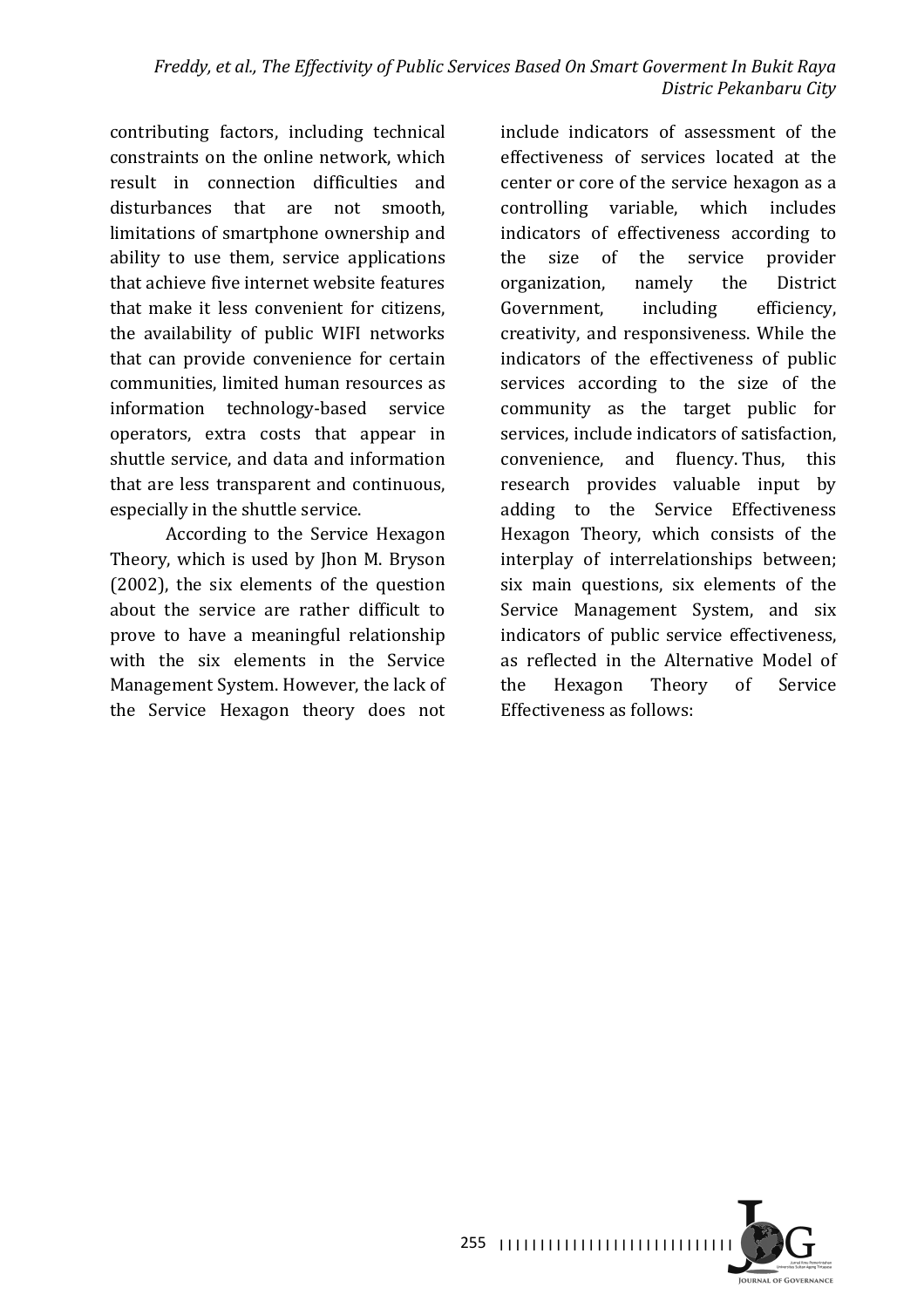

**Figure 4. Hexagon Alternative Model of Service Effectiveness**

#### **Conclusion**

The E-Government-Based Public Service Management System implemented by the Bukit Raya District Government of Pekanbaru City, the results showed that the results were less effective, with a percentage level of about 10-15% of community members who could be served according to their needs. There are several factors causing the ineffectiveness of e-government-based public services in Bukit Raya District, Pekanbaru City, including:

- Service Management System is too much and difficult.
- Limited human resources personnel with information technology expertise.
- The limited number of people who have Smartphone communication facilities and master their applications
- The existence of internet network disturbances as a technical obstacle for online applications.
- Lack of support for public WIFI network facilities for the community.
- There is an indication of extra costs in the application for the shuttle service document.
- Lack of transparent and continuous data and information on planning, organizing, implementing, and monitoring

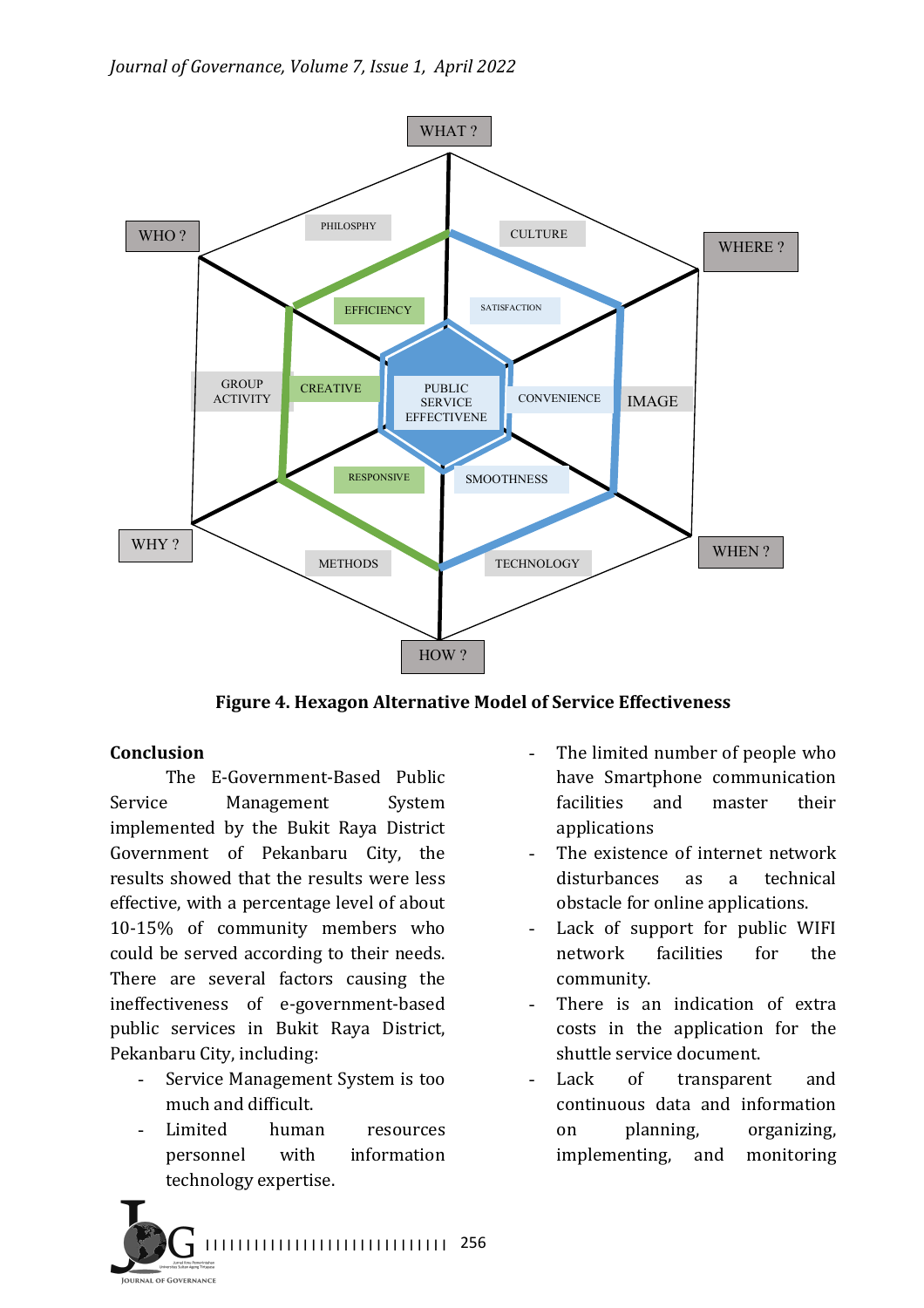development programs based on the RW.

From the Hexagonal Service Theory proposed by Jhon M. Bryson (2002), it can be concluded that it is difficult to prove that it has a meaningful relationship to achieve effective service, namely that there are six main service questions which are assumed to have a relationship with six elements of the Service Management System. The drawback is that it does not include six indicators of public services that can be measured by service-providing organizations and the community as the target public for services as a relationship controlling variable. Therefore, Bryson's theory was refined into the Hexagon Alternative Theory of Service Effectiveness.

# **Suggestions**

- a. Simplify the Service Management System into  $1$  (one) feature of the Bukit Raya Subdistrict internet website that summarizes the menu. including; User List, Log-in, Select the Service Application Menu (SIPADU-Population Administration, Land Administration, Marriage Adm and others), **(PMB-RW-Social** Empowerment, Empowerment of productive economy, and Community-Based Environmental Management), Shuttle PATEN & IUMK, "SAPAWARGA" On-Line Discussion Forum (Discussion Column, Question and Answer Column, Complaint Column), and District Profile (Statis, Developments, Latest News, Documentation, and Pictures).
- b. The Bukit Raya District Government of Pekanbaru City, as a public service

provider organization, needs to first conduct a study of six main questions about services that can be used as the main material in the preparation of Online-Based Service Applications. Then analyze public service policies using six elements of the Service Management System and monitor them through six indicators of service effectiveness. If the six elements are positively related to each other, then effectiveness is achieved. If there are many negative relationships, then the E-Government-Based Service Management System should be immediately revised according to the needs of the community.

# **Acknowledgement**

First and foremost, the authors thank God Almighty for the ease with which this research was conducted. The author would also want to thank everyone who helped with this study so that it could be completed properly.

### **References**

- Atik dan Ratmin (2006), *Ikhwal Administrasi Publik*. Penerbit, Rosdakarya Bandung.
- Bryson, Jhon, M. (2002). Perencanaan *Strategis Bagi Organisasi Sosial*. Penerbit, Pustaka Pelajar, Yogyakarta.
- Basrowi, Drs, MPd dan Suwandi, Drs, MSi, 2008. *Memahami Penelitian Kualitatif*. Penerbit, Rineka Cipta, Jakarta.
- Burhan, Bungin, 2011. *Penelitian Kualitatif*, Komunikasi, Ekonomi, Kebijakan Publik dan Ilmu Sosial Lainnya, Edisi Kedua, Penerbit,



I I I I I I I I I I I I I I I I I I I I I I I I I I I I I 257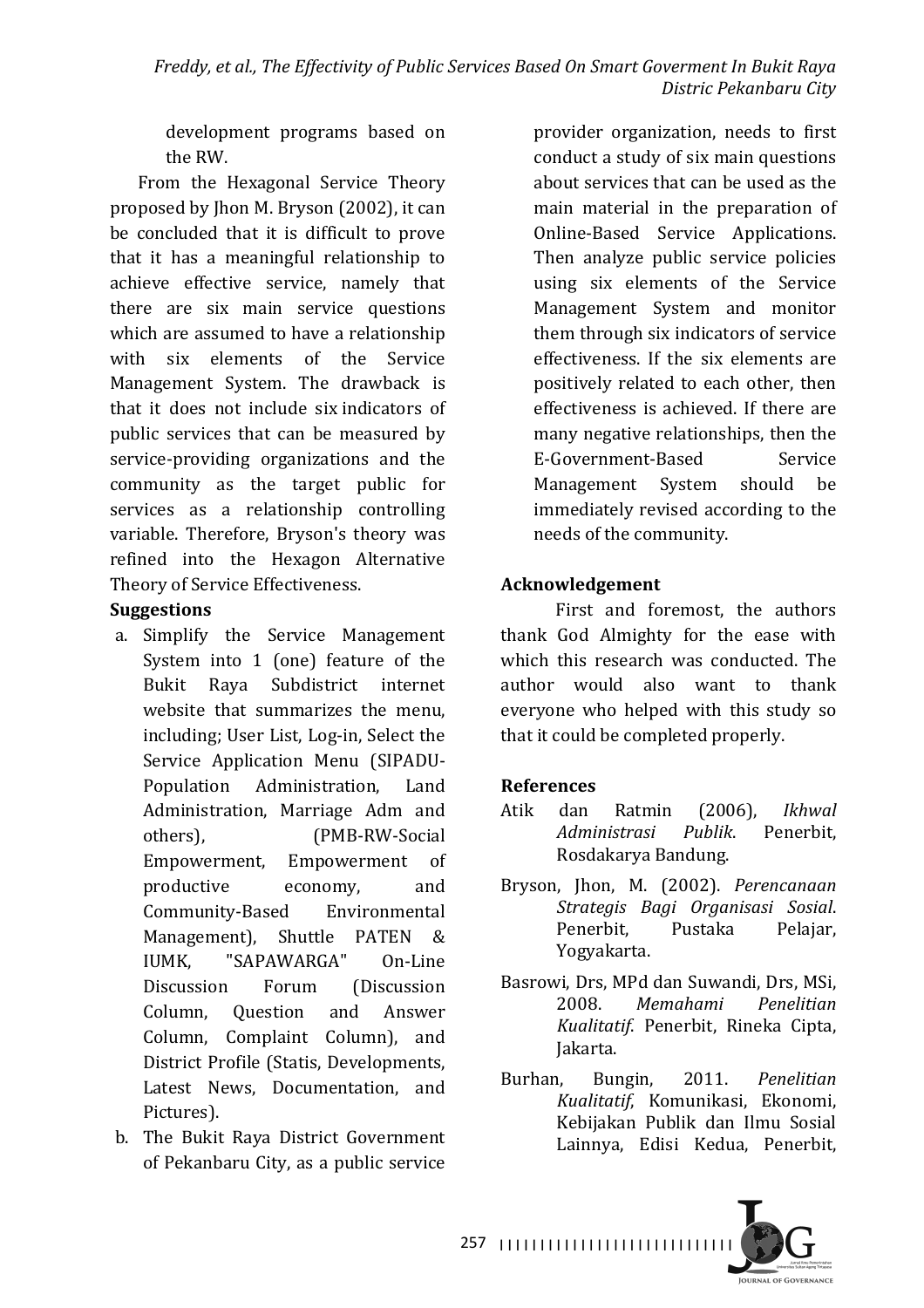Kencana, Prenada Media Group, Jakarta. 

- Bogdan, Robert C and Taylor, K.B, 1992. *Introduction to Qualitative Research Methods : A Phenomenological Approach in The Sosial Sciences*. John Willey and Sons. Alih Bahasa, Arief F. P. Usaha Nasional, Surabaya.
- Chen, L., & Aklikokou, A. K. (2021), *Relating E-Government Development to Government Effectiveness and Control of Corruption : a Cluster Analysis*. Journal of Chinese Governance, *6*(1), 155-173. https://doi.org/10.1080/2381234 6.2019.1698693
- Creswell, J. W. (2016), *Research Design Pendekatan Kualitatif, Kuantitatif, dan Mixed*. Pustaka Belajar
- Dharmanu, I. P. (2017), *Modernisasi dan Inovasi dalam Pelayanan Publik Melalui E-Government di Kota Denpasar*. Jurnal ADHUM, *VII*(2), 93–107.
- Freddy, Harapan Tua Ricky, *Komitmen Pelayanan Sistem Informasi Desa di Pulau Terluar Terdepan Indonesia,*  Penerbit Taman Karya, Pekanbaru, 2019.
- Harahap, D. R., Badaruddin, B., & Harahap, R. H. (2021), *Efektivitas Penerapan Sistem E-Planning Dalam Perencanaan Pembangunan di Pemerintahan Kabupaten Tapanuli Selatan.* PERSPEKTIF, *10*(1), 76- 87.

https://doi.org/10.31289/perspek tif.v10i1.4073

- Hardiyansyah. (2011), *Kualitas Pelayanan Publik. Konsep, Dimensi, Indikator, dan Implementasinya*. Gava Media.
- Hayat. (2017), *Manajemen Pelayanan Publik*. PT. Raja Grafindo Persada.
- Koyi, G., Tembo, J. M., & Sichinsambwe, C. M. (2021), Factors Influencing *Union Effectiveness In The Public*  **Service in Zambia: Associations and** *mediating effect. Economic and Industrial Democracy*, *42*(3), 504- 530. https://doi.org/10.1177/ 0143831X18780334
- Lisan Tangki 2005, *Asas-Asas Umum Pemerintahan yang Baik*, Dalam Paulus Efendie Lotulung, Himpunan Makalah Asas-Asas Umum Pemerintahan yang Baik, Diterbitkan oleh, Citra Aditya Bakti, Bandung.
- Mayarni, Meilani, N. L., & Zulkarnaini, (2018). *Kualitas Pelayanan Publik Bagi Kaum Difabel.* Jurnal Kebijakan Publik, *9*(1–68), 11–18.
- Moeleong, Lexy, J., 2006. *Metodologi Penelitian Kualitatif*, Penerbit, Rosda Karya, Bandung.
- Miftah.,Thoha, 1996., *Dimensi-dimensi Prima Ilmu Administrasi Negara*., Raja Grafindo Persada., Jakarta.
- Mustapadidjaja, 2003. *Etika Pemerintahan*. Penerbit, PT RINEKA CIPTA. Jakarta.
- Moenir., 1992., *Manajemen Pelayanan Umum di Indonesia*., Penerbit, PT. Bumi Aksara., Jakarta.
- Ratminto, Winarsih, 2005, *Manajemen Pelayanan*, Penerbit, Pustaka Pelajar, Daerah Istimewa Yogyakarta.
- Peraturan Daerah Kota Pekanbaru Nomor 5 Tahun 2020. Tentang Perubahan atas PERDA Kota Pekanbaru Nomor 9 Tahun 2016 Tentang *Pembentukan dan Susunan Perangkat Daerah Kota Pekanbaru.*  Pemerintah Kota Pekanbaru.
- Peraturan Menteri Pendayagunaan Aparatur Negara dan Reformasi Birokrasi Republik Indonesia,